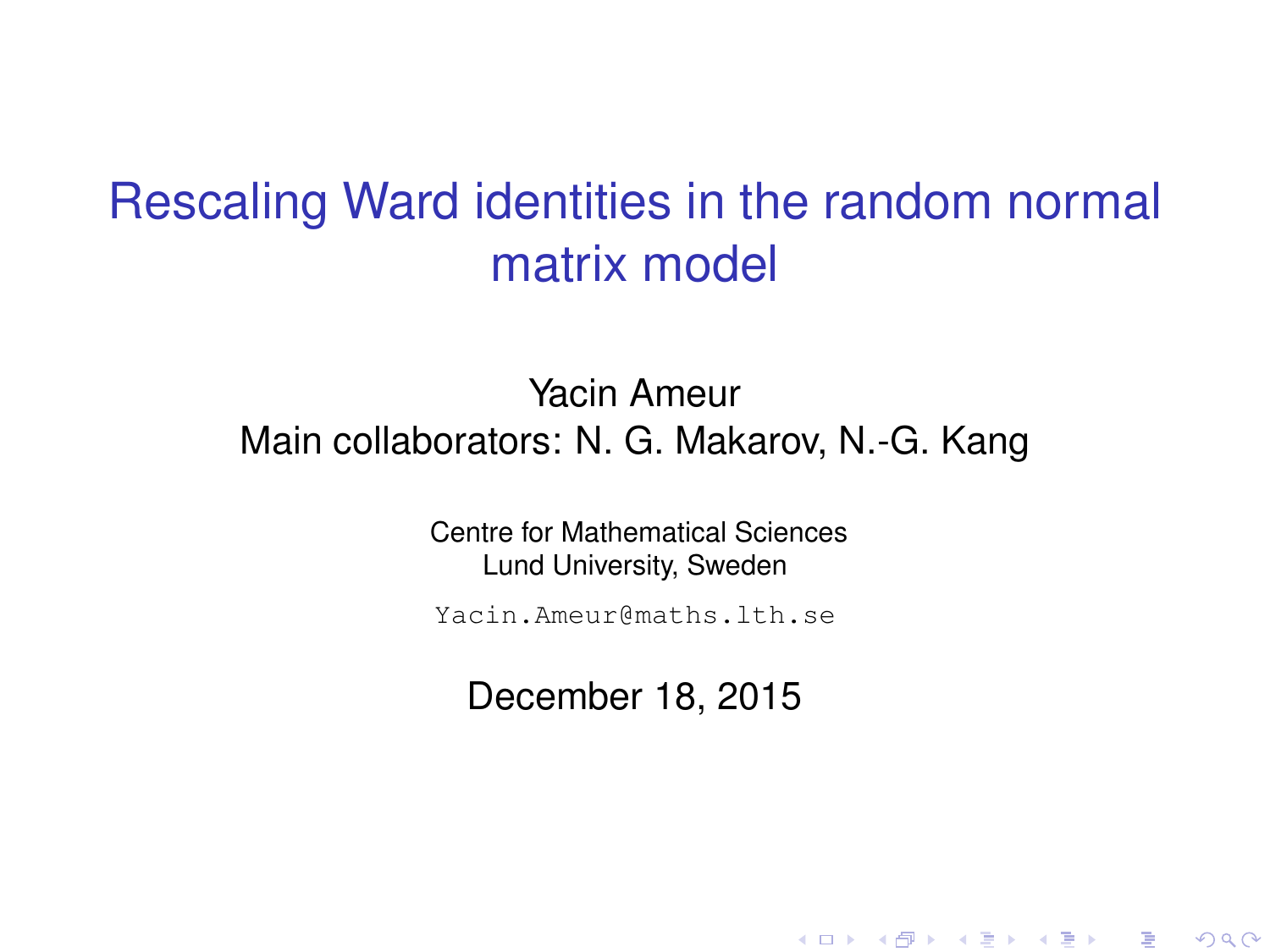## <span id="page-1-0"></span>Particle systems

A system {ζ*i*} *n* <sup>1</sup> <sup>∈</sup> <sup>C</sup> ("point charges") in external field *nQ*. **Energy:**

$$
H_n=\sum_{j\neq k}^n \log \frac{1}{|\zeta_j-\zeta_k|}+n\sum_{j=1}^n Q(\zeta_j).
$$

**Boltzmann–Gibbs law:**

$$
d\mathbf{P}_n(\zeta) = \frac{1}{Z_n^{\beta}} e^{-\beta H_n(\zeta)} d^{2n} \zeta, \quad \zeta = (\zeta_j)_1^n. \tag{1}
$$

**Assumptions.**  $Q: \mathbb{C} \to \mathbb{R} \cup \{+\infty\}$  is l.s.c.,  $C^{\omega}$ -smooth, and

$$
Q(\zeta) >> \log |\zeta|, \quad (\zeta \to \infty).
$$

A minimizer {ζ*j*} *n* 1 of *H<sup>n</sup>* is a *Fekete-configuration*.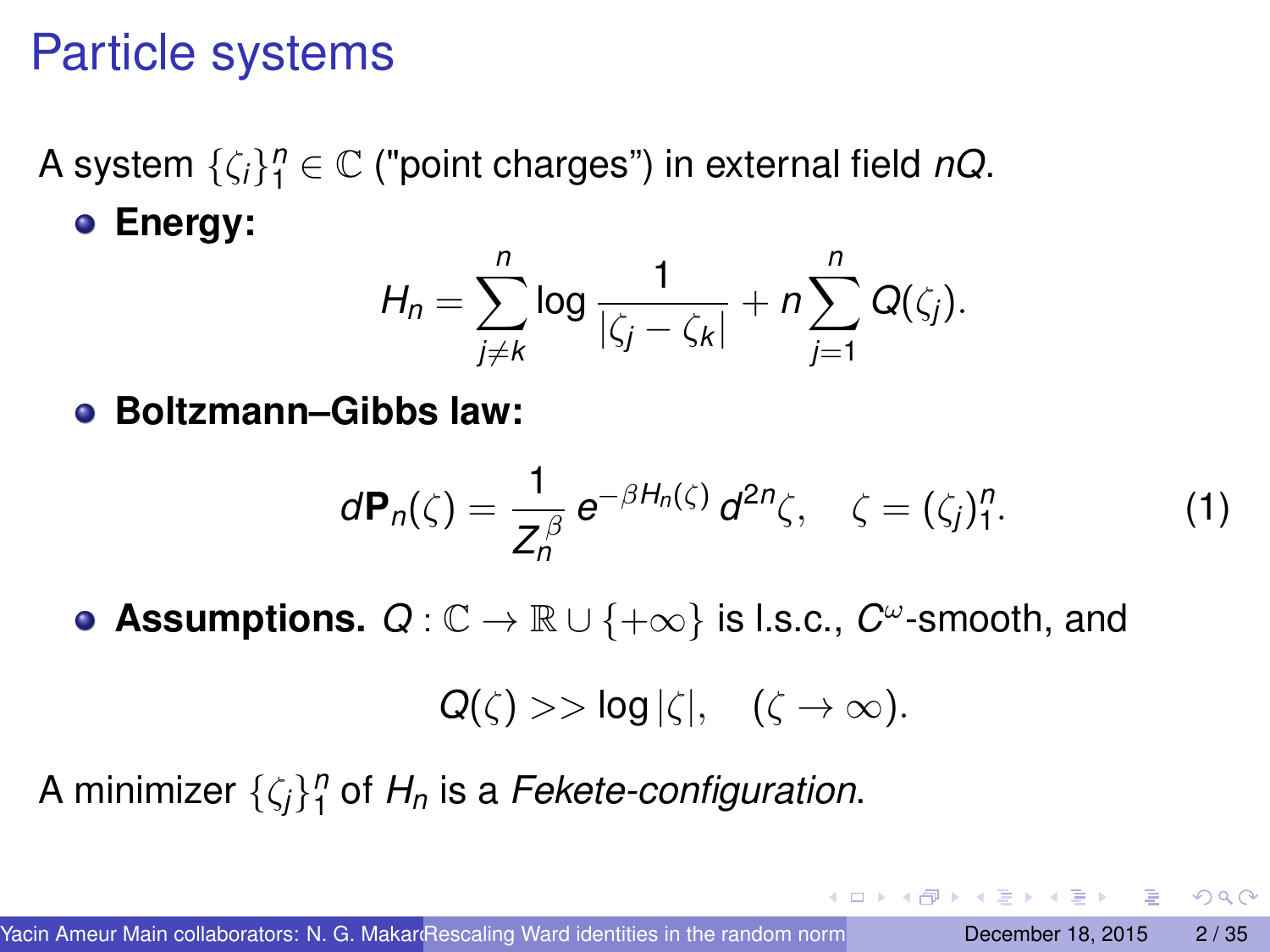## Frostman's equilibrium measure

**●** *Q-energy* of a Borel p.m. µ on ℂ

$$
I(\mu):=\iint\log\frac{1}{|\zeta-\eta|}\,d\mu(\zeta)d\mu(\eta)+\int Q\,d\mu.
$$

The *equilibrium measure*  $\sigma$  minimizes  $I(\mu)$  where  $\mu(\mathbb{C}) = 1$ . *Droplet*

$$
S = S[Q] := \text{supp }\sigma. \tag{2}
$$

 $\leftarrow$   $\leftarrow$   $\leftarrow$ 

Theorem

*(Frostman)*

$$
d\sigma(z)=\chi_S(z)\,\Delta Q(z)\,dA(z).
$$

*(In particular* ∆*Q* ≥ 0 *on S.)*

 $\Omega$ 

**REPARE**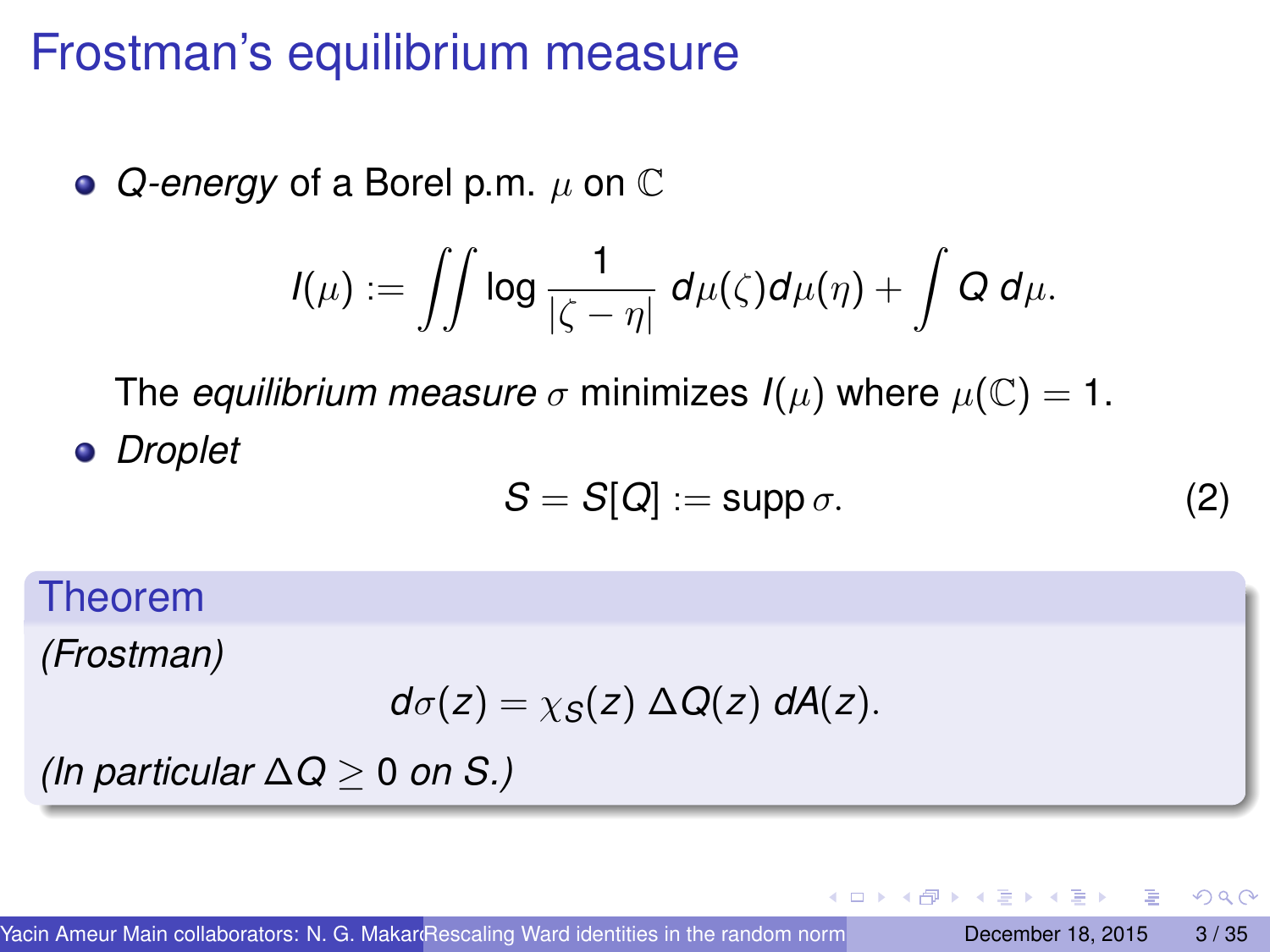# Nature of droplets

### Lemma

*Fix p* ∈ ∂*S. There is a nbh N of p and a "local Schwarz function" s*(ζ) *on N obeying*

- *s is analytic in N* \ *S,*
- *s is continuous on N and*

$$
\bar{\zeta}=s(\zeta),\quad \zeta\in(\partial S)\cap N.
$$

#### Theorem

*(Sakai, 1991)* ∂*S is a union of finitely many analytic curves. Possible singularities: cusps pointing out of S and double points.*

Complement S<sup>c</sup> is an *Unbounded Quadrature Domain* (in wide sense of Shapiro).

 $\Omega$ 

ヨメ イヨメ

 $\leftarrow$   $\leftarrow$   $\leftarrow$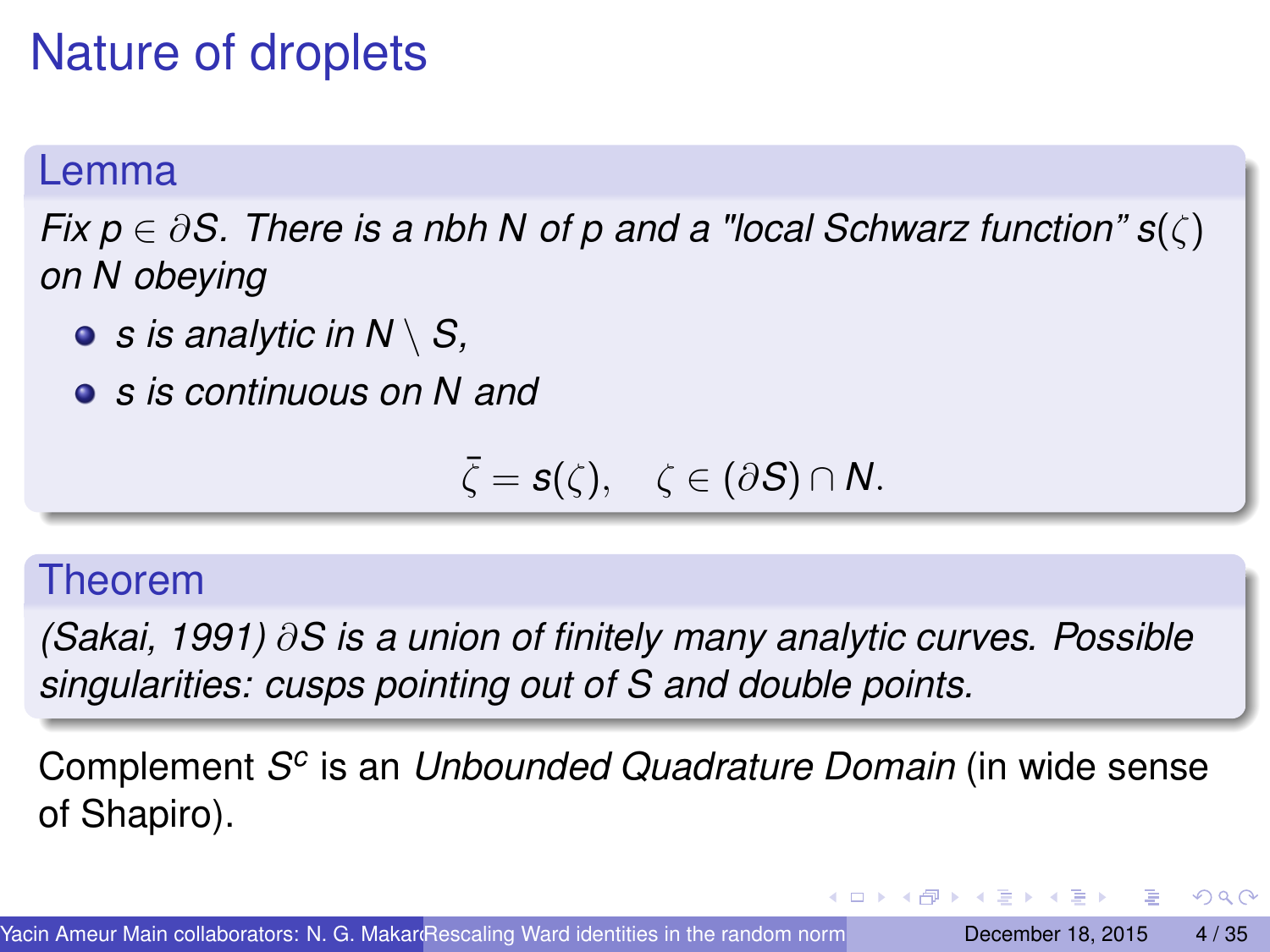# Droplets 1

Technical assumptions:

- *Q* is real-analytic in a nbh of *S*.
- ∆*Q* > 0 in a nbh of *S*.



Figure: The Deltoid is not admissible; it has three maximal 3/2 cusps. 5/2 cusp is OK.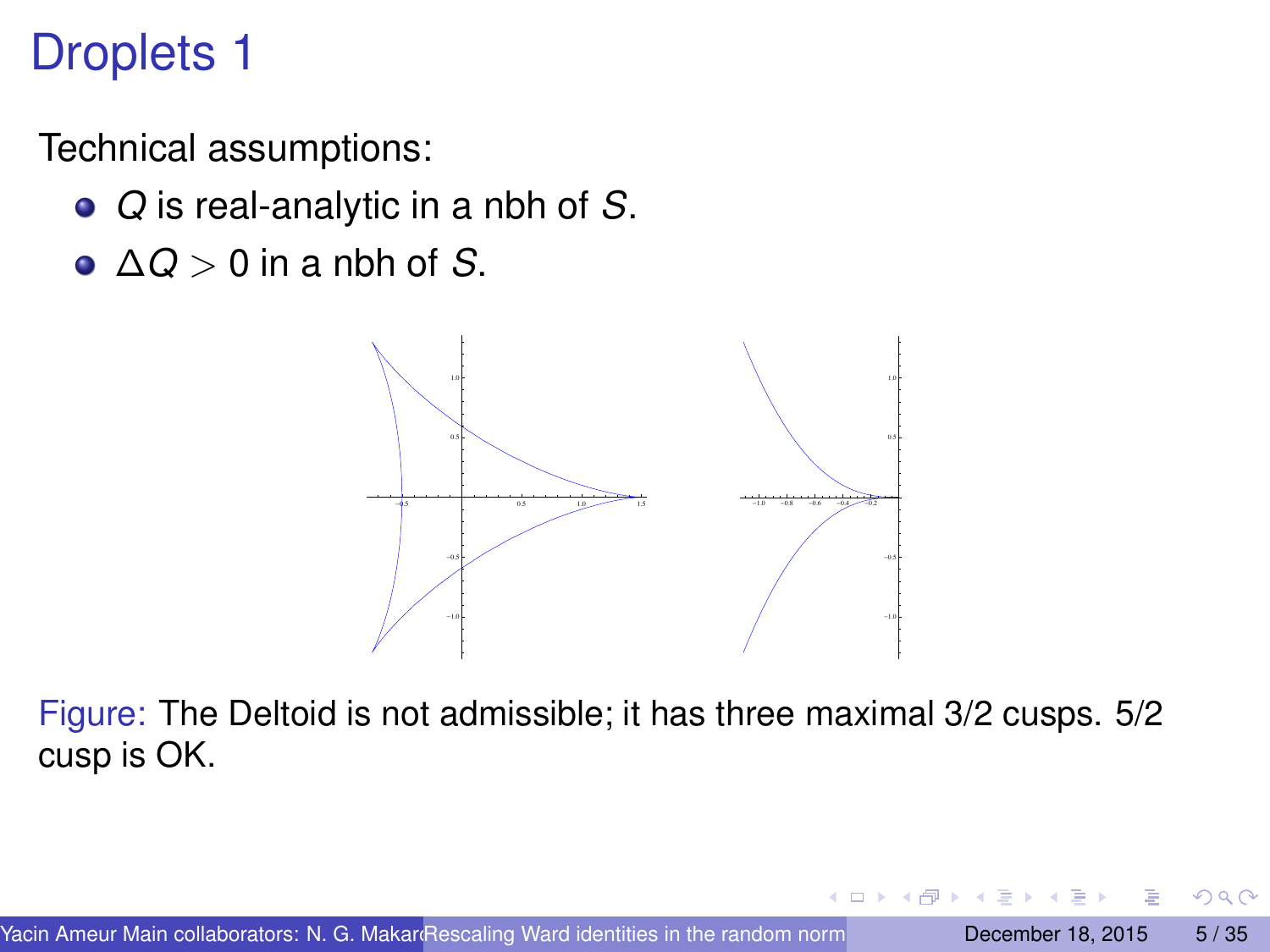### Droplets 2



Figure: Double point and 5/2 cusp under Hele-Shaw flow.

 $299$ 

4 (D) 3 (F) 3 (F) 3 (F)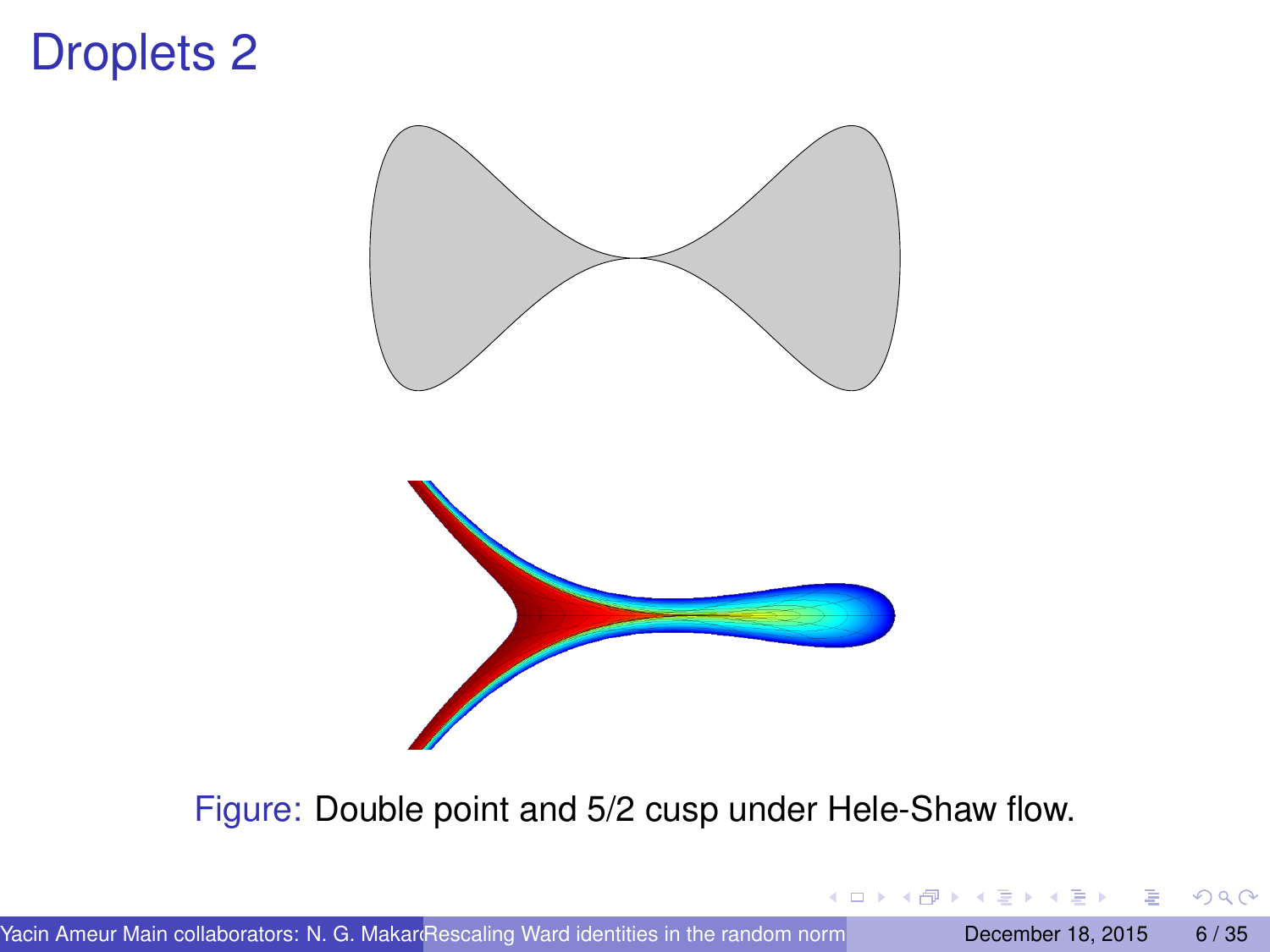## Joint intensities

Let  $\{\zeta_j\}_1^n$  random sample. *k*-point function

$$
\mathbf{R}_{n,1}(\eta) = \lim_{\epsilon \to 0} \frac{\mathbf{P}_n(D(\eta; \epsilon) \cap \{\zeta_j\}_1^n \neq \emptyset)}{\epsilon^2},
$$
  

$$
\mathbf{R}_{n,2}(\eta_1, \eta_2) = \lim_{\epsilon \to 0} \frac{\mathbf{P}_n(D(\eta_j; \epsilon) \cap \{\zeta_j\} \neq \emptyset, \quad l = 1, 2)}{\epsilon^4}, \text{ etc.}
$$

Asymptotics as  $n \to \infty$  should give CFT.

If  $\beta = 1$ , the process is *determinantal*,

$$
\mathbf{R}_{n,k}(\eta_1,\ldots,\eta_k)=\det\left(\mathbf{K}_n(\eta_i,\eta_j)\right)_{i,j=1}^k.
$$

Here  $\mathbf{K}_n$  is a "correlation kernel" = reprokernel for

$$
\mathcal{W}_n:=\{q\cdot e^{-nQ/2};\,\text{degree}(q)
$$

**Note:**  $\mathbf{E}_n(f(\zeta_1,\ldots,\zeta_k)) = \frac{(n-k)!}{n!} \int_{\mathbb{C}^k} f \cdot \mathbf{R}_{n,k}$ .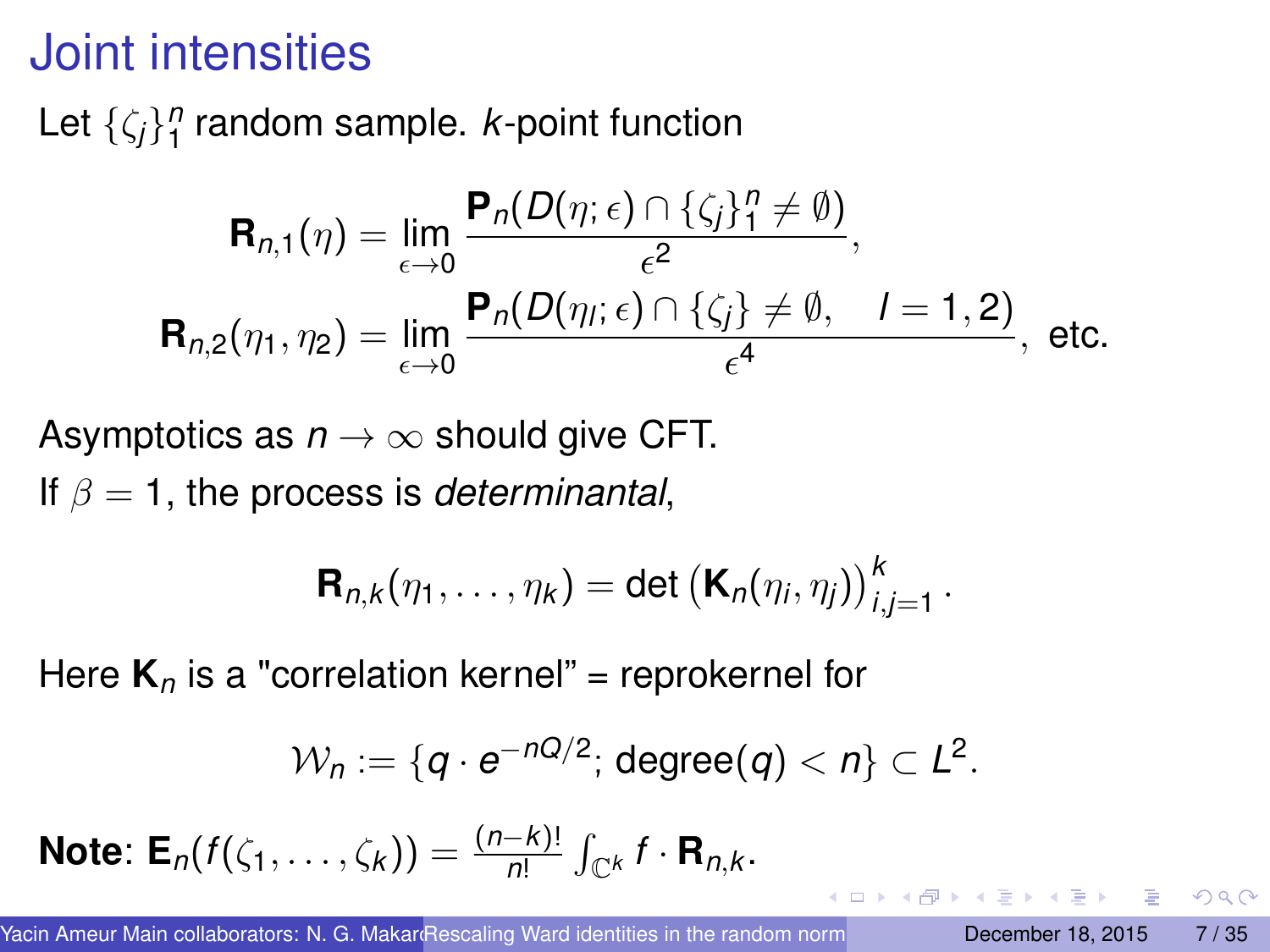# "Classical" convergence result (for all  $\beta$ )

Random measure

$$
\mu_n := \frac{1}{n} \sum_{1}^{n} \delta_{\zeta_j}.
$$

For  $f \in W^{1,2}$ 

$$
\sigma_n(f) := \mathsf{E}_n(\mu_n(f)) = \frac{1}{n} \sum_{1}^n \mathsf{E}_n(f(\zeta_j)) = \frac{1}{n} \int_{\mathbb{C}} f \cdot \mathsf{R}_n.
$$

### Theorem

 $(HM)\frac{1}{n}\mathbf{R}_n dA \rightarrow \sigma$  and

$$
\sigma_n(f) \to \int f \, d\sigma, \qquad (n \to \infty).
$$

(Here **.)** 

E

 $\Omega$ 

**REPAREM** 

4 同 下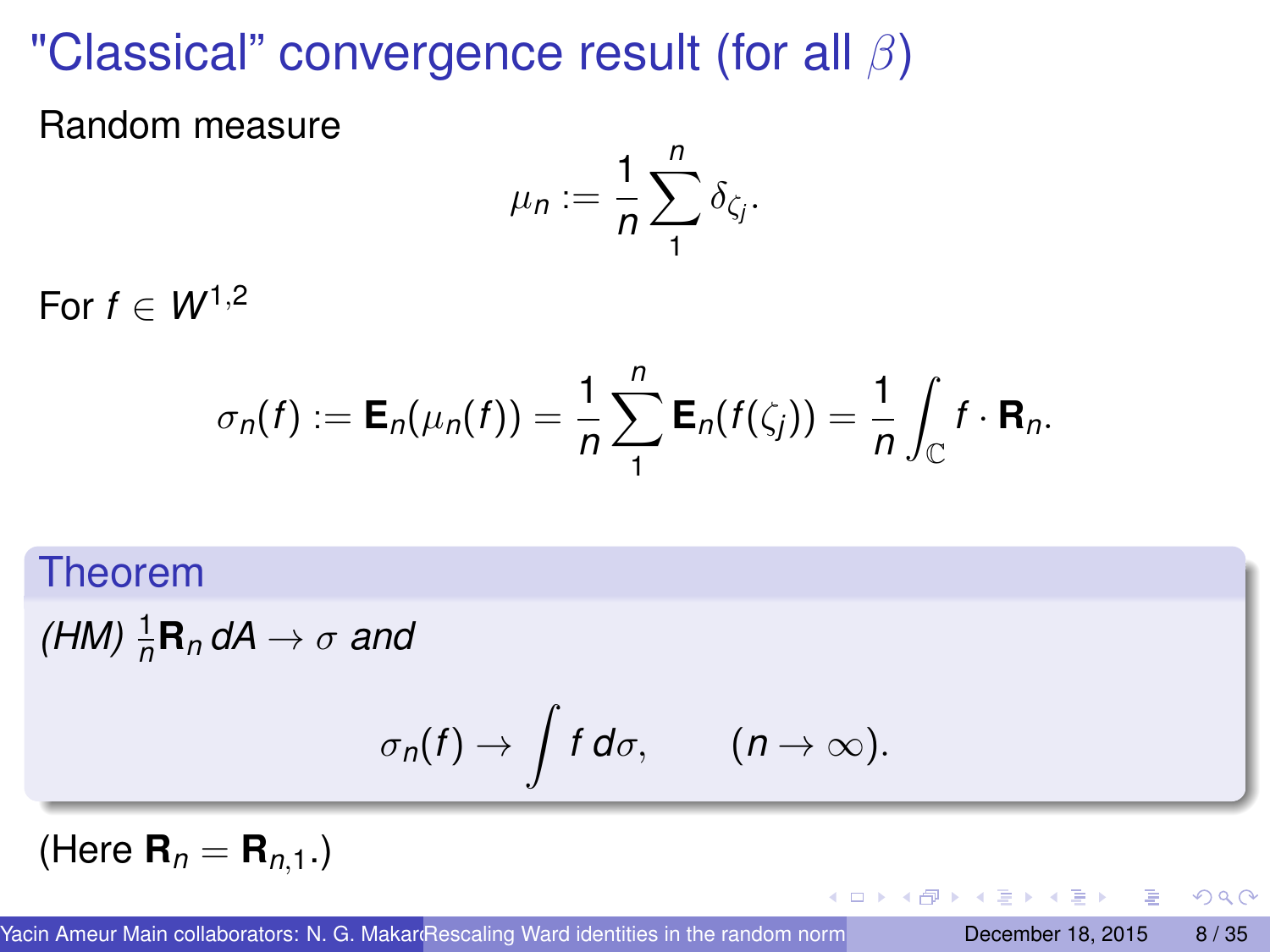# Example: Ginibre ensemble ( $\beta = 1$ )

Let  $Q(\zeta) = |\zeta|^2$ . Then  $S = \{|\zeta| \leq 1\}$  and  $\sigma = \chi_S dA$ .

The process  $\{\zeta_i\}_{1}^n$  can be interpreted as eigenvalues of an  $n \times n$ -matrix with i.i.d. centered complex Gaussian entries of variance 1/*n*.



Figure: A sample of the Ginibre process for a large value of *n*. We will later look at the process near the boundary.

化重压 不重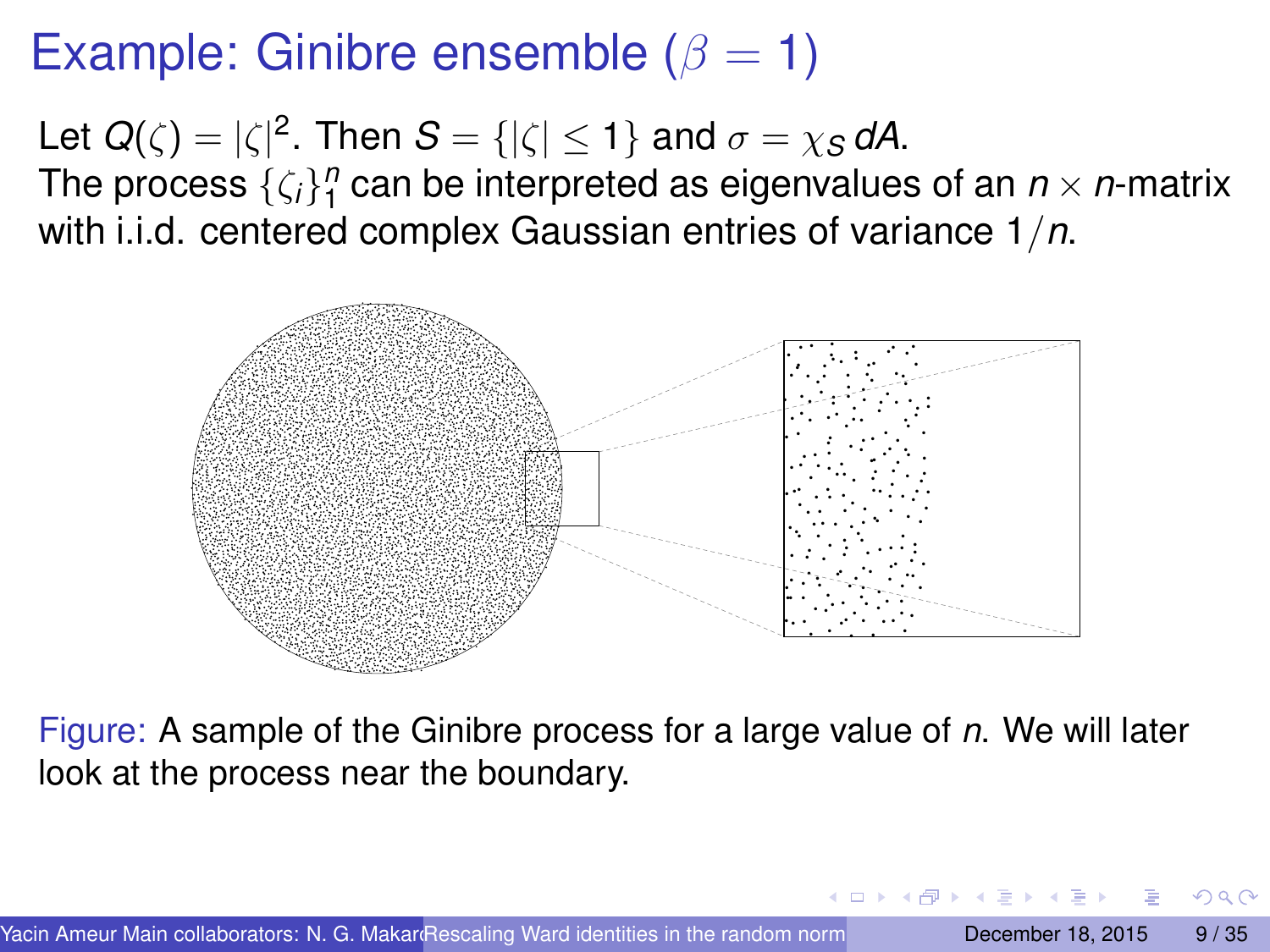# Fluctuation theorem ( $\beta = 1$ )

*Random measures* fluct $n := n(\mu_n - \sigma) = \sum_{i=1}^{n} \delta_{\zeta_i} - n\sigma$ . *Random variables* on  $(\mathbb{C}^n, \mathbf{P}_n)$ 

$$
\text{fluct}_n(f) = \sum_{1}^{n} f(\zeta_j) - n\sigma(f), \quad (f \in C_b^{\infty}(\mathbb{C})).
$$

### Theorem

fluct $_n(f)$  *converges in distribution to the normal*  $\mathsf{N}(\mathsf{e}_f, \sigma_f^2)$ *, where* 

$$
e_f = \frac{1}{8\pi} \int_S f \cdot \Delta(\chi_S + L^S), \quad \sigma_f^2 = \frac{1}{2} \int_{\mathbb{C}} |\nabla f^S|^2, \quad (L = \log \Delta Q).
$$

*Here f*<sup>S</sup> *equals f in S and is harmonic and bounded in*  $\mathbb{C} \setminus S$ *.* 

 $\Omega$ 

 $\mathcal{A}$   $\overline{\mathcal{B}}$   $\rightarrow$   $\mathcal{A}$   $\overline{\mathcal{B}}$   $\rightarrow$   $\mathcal{A}$   $\overline{\mathcal{B}}$   $\rightarrow$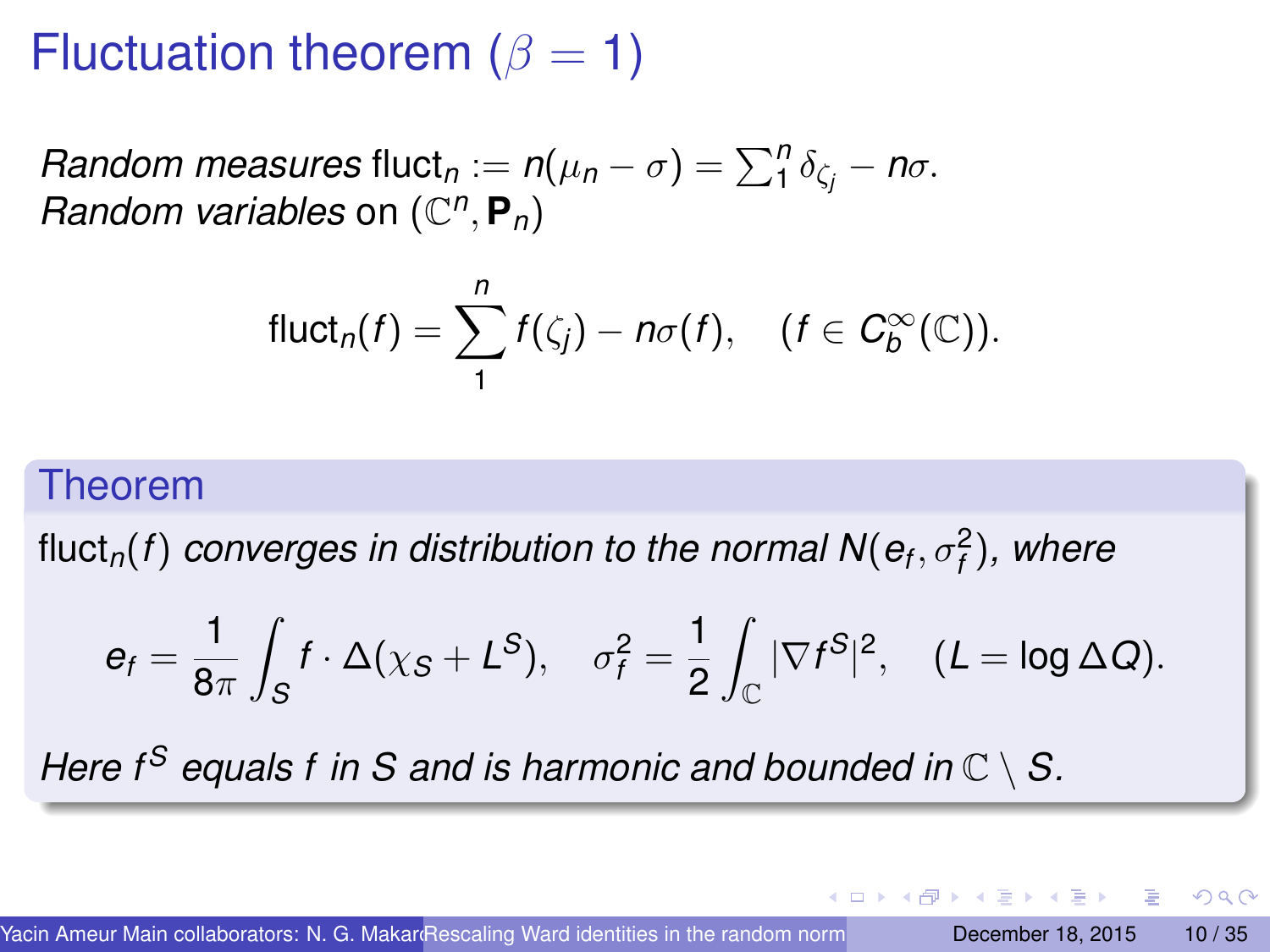### **Comments**

**1** There is no (1/ √ *n*)-normalization!

2 Theorem says that random distributions

$$
fluct_n - \Delta(\chi_S + L^S)
$$

converge to GFF on *S* with free boundary conditions.

- **3** Test-class should be  $f \in W^{1,2}(\mathbb{C})$ .
- <sup>4</sup> The theorem is only proved for *connected S* with everywhere regular boundary.
- **5** There are "physical" results for arbitrary  $\beta$ ; also results by Johansson in dim 1. Our method "should" extend, but we need some estimates.
- <sup>6</sup> (Expansion of Bergman kernel in the bulk is an easy consequence of the fluctuation theorem.)

 $\Omega$ 

**KENKEN B**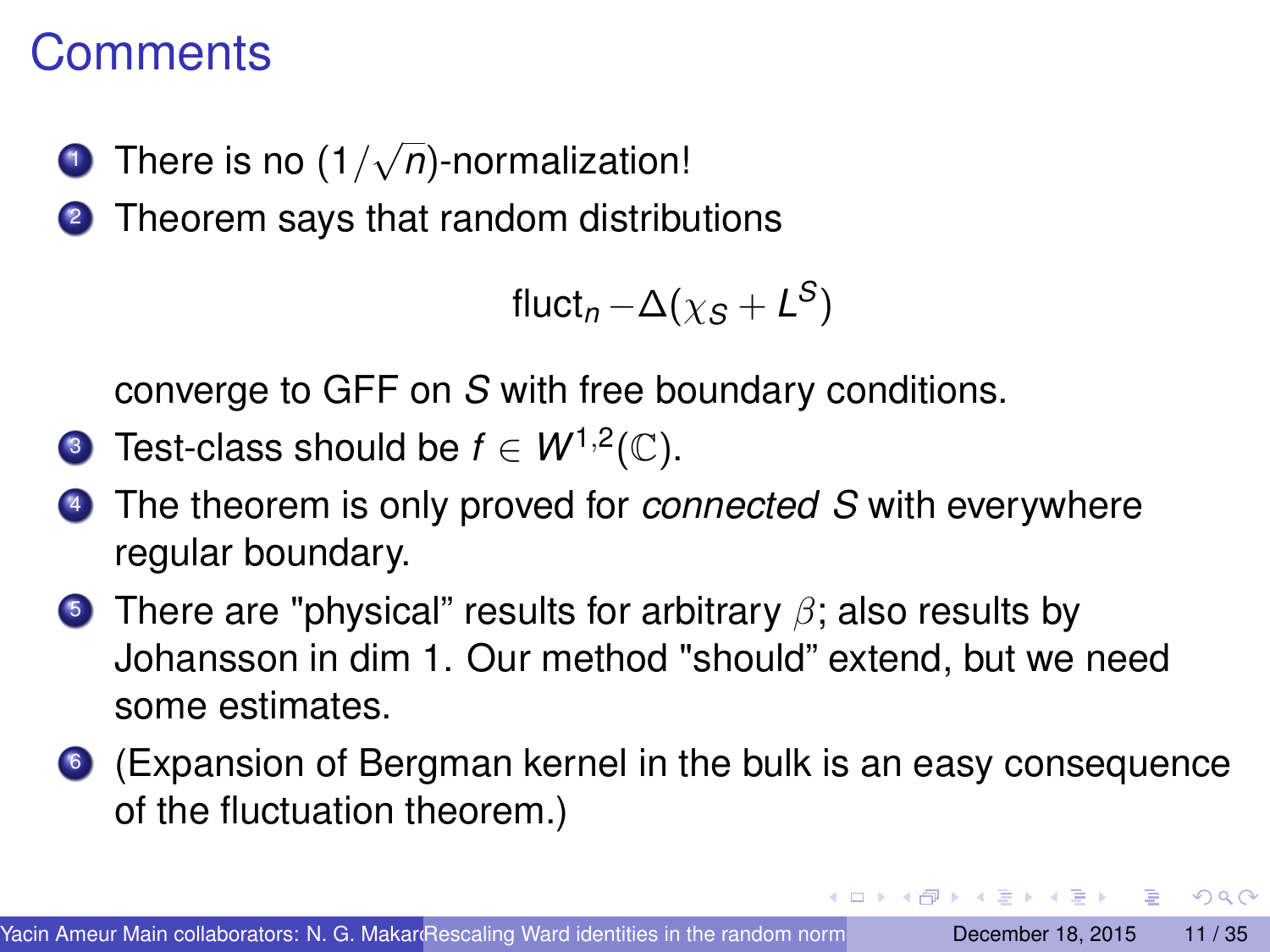# Ward's identity

Let  $\{\zeta_j\}_{\mathbf{1}}^n$  system. For smooth  $\psi$  define r.v.'s

$$
A_{\psi}=\frac{1}{2}\sum_{j\neq k}^n \frac{\psi(\zeta_j)-\psi(\zeta_k)}{\zeta_j-\zeta_k},\ B_{\psi}=n\sum_1^n \partial Q(\zeta_j)\psi(\zeta_j),\ C_{\psi}=\sum_1^n \partial \psi(\zeta_j).
$$

### Theorem

*For all*  $ψ$ 

$$
\mathsf{E}_n(\beta\cdot(A_{\psi}-B_{\psi})+C_{\psi})=0.
$$

 $\leftarrow$   $\leftarrow$   $\leftarrow$ 

**REPAREM** 

 $\Omega$ 

This is an implicit relation between  $\mathbf{R}_{n,1}$  and  $\mathbf{R}_{n,2}$ .

(Proof: reparametrization invariance of the partition function  $Z_n := \int_{{\mathbb C}^n} e^{-\beta H_n} \, dV_n.$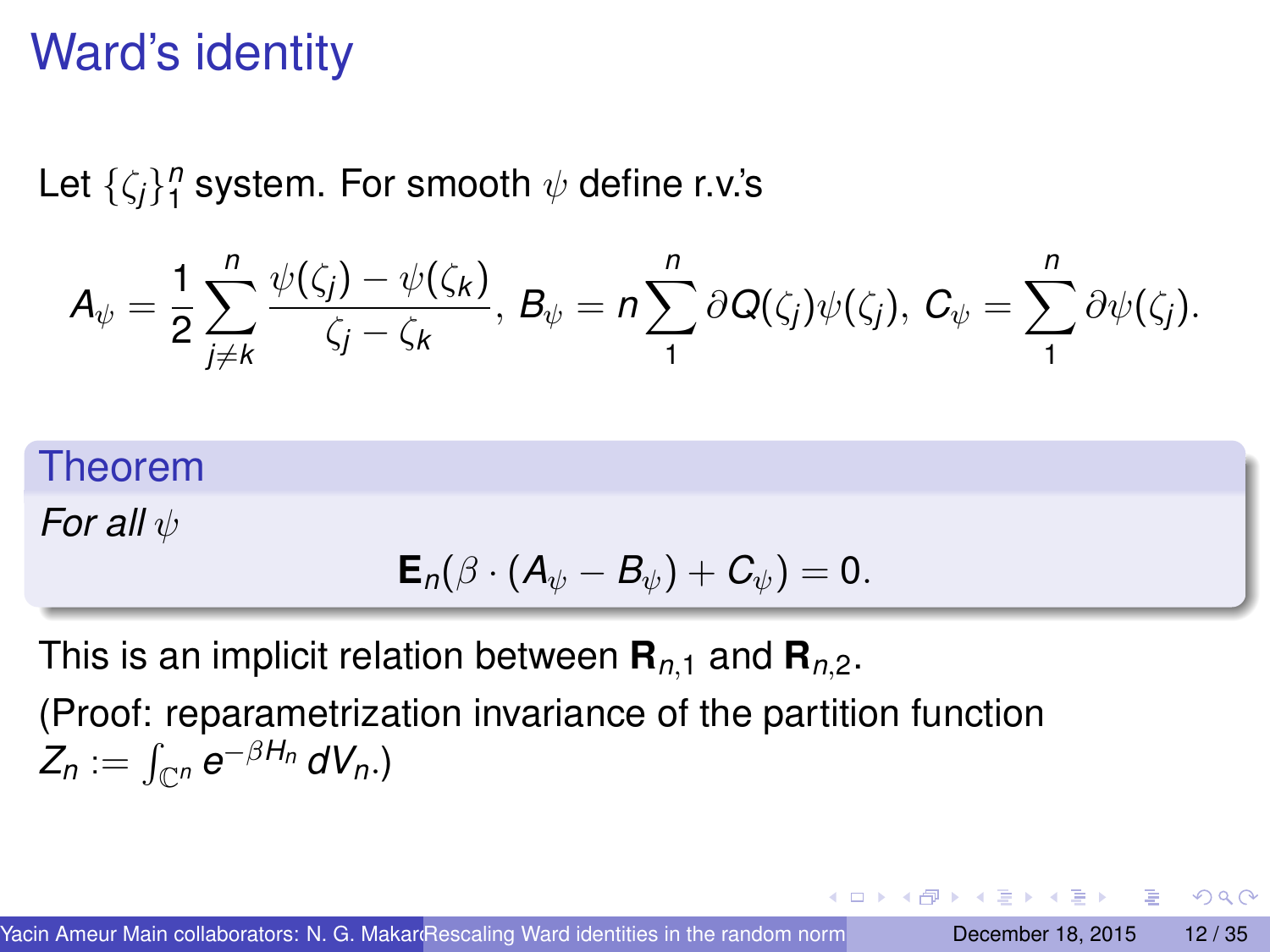**Rescaling** 

 $\{\zeta_j\}_1^n$  random sample from  $P_n$ . Fix  $p_n \in S$ ,  $\theta_n \in \mathbb{R}$ . **Mesoscopic scale**:

$$
r_n=1/\sqrt{n\Delta Q(\rho_n)}.
$$

**Rescaled system**:

$$
z_j=e^{-i\theta_n}\sqrt{n\Delta Q(\rho_n)}(\zeta_j-\rho_n).
$$



Figure: It is OK to rescale about a moving point.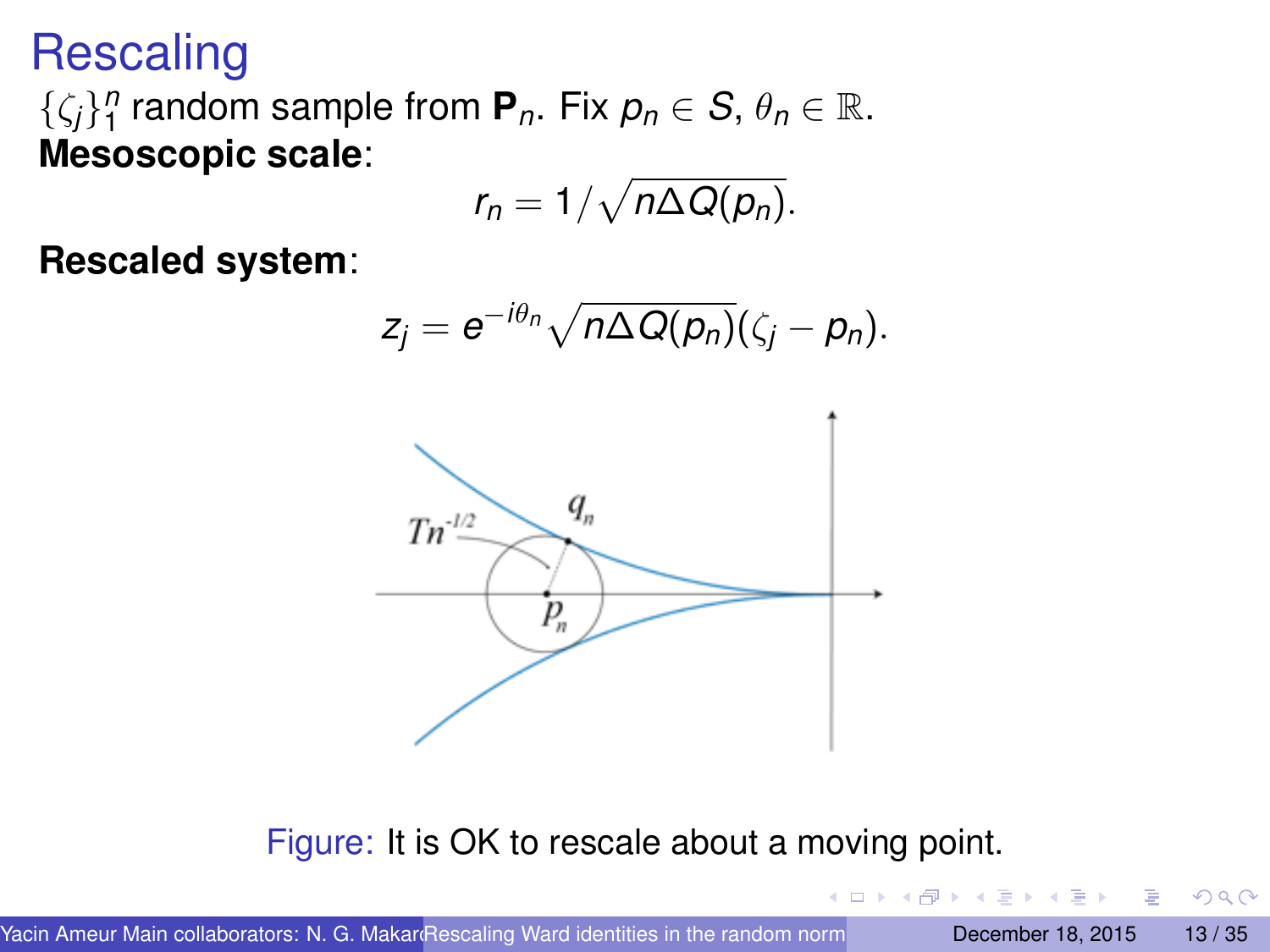Rescaled process ( $\beta = 1$ )

 $\mathsf{Rescaled}$  process  $\Theta_n := \{z_j\}_1^n$  has  $k$ -point function

$$
R_{n,k}(z_1,\ldots,z_k)=r_n^{2k}\mathbf{R}_{n,k}(\zeta_1,\ldots,\zeta_k).
$$

We have:

$$
R_{n,k}(z_1,\ldots,z_k)=\det(K_n(z_i,z_j))_{i,j=1}^k,\quad K_n(z,w):=r_n^2\mathbf{K}_n(\zeta,\eta).
$$

 $\mathsf{Known}\text{: if }p\in\mathsf{Int}\,\mathcal{S}\text{, then }R_{n,k}(z_1,\ldots,z_k)\rightarrow\mathsf{det}(G(z_i,z_j))_{k\times k}\text{ where }k\in\mathcal{S}\backslash\{0\}$ 

$$
G(z, w) = e^{z\bar{w}-|z|^2/2-|w|^2/2}.
$$

is *Ginibre kernel*.

 $\equiv$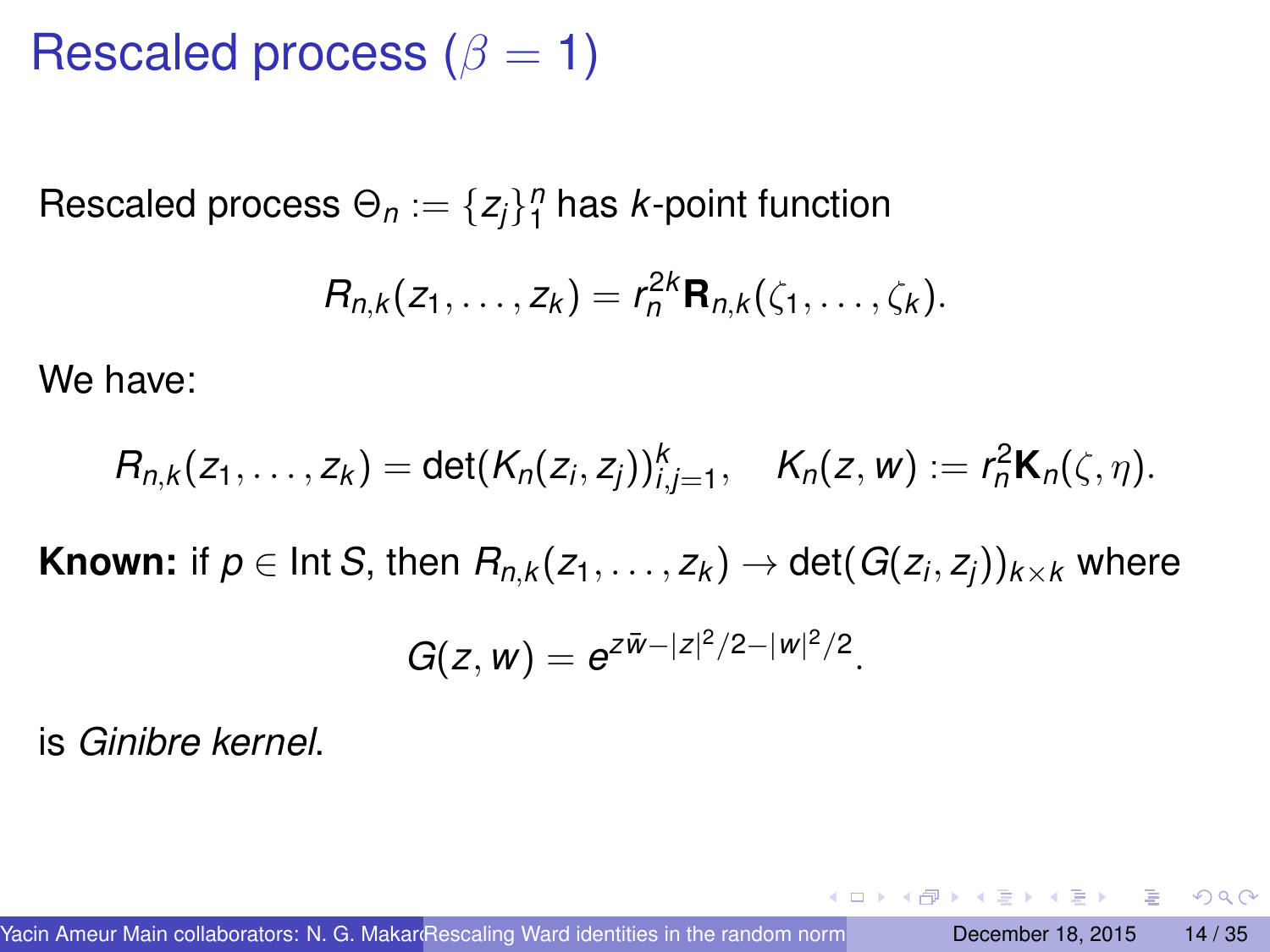# Compactness and analyticity

A *cocycle* is a function  $c(z, w) = g(z)\overline{g}(w)$  where g is continuous and unimodular. Correlation kernels are only determined up to cocycles.

#### Theorem

*There are cocycles c<sup>n</sup> such that (on subsequences)*

$$
c_{n_k}K_{n_k}\to K, \quad where \quad K(z,w)=G(z,w)\Psi(z,w).
$$

*Here G*(*z*, *w*) =  $e^{-|z|^2/2-|w|^2/2+z\bar{w}}$  and  $\Psi(z, w)$  is Hermitian entire.

(Proof: Taylor's formula + normal families.) A limit point *K* = *G*Ψ is called a *limiting kernel* at (moving) point *p*.

 $\Omega$ 

イロト イ押ト イヨト イヨト ニヨ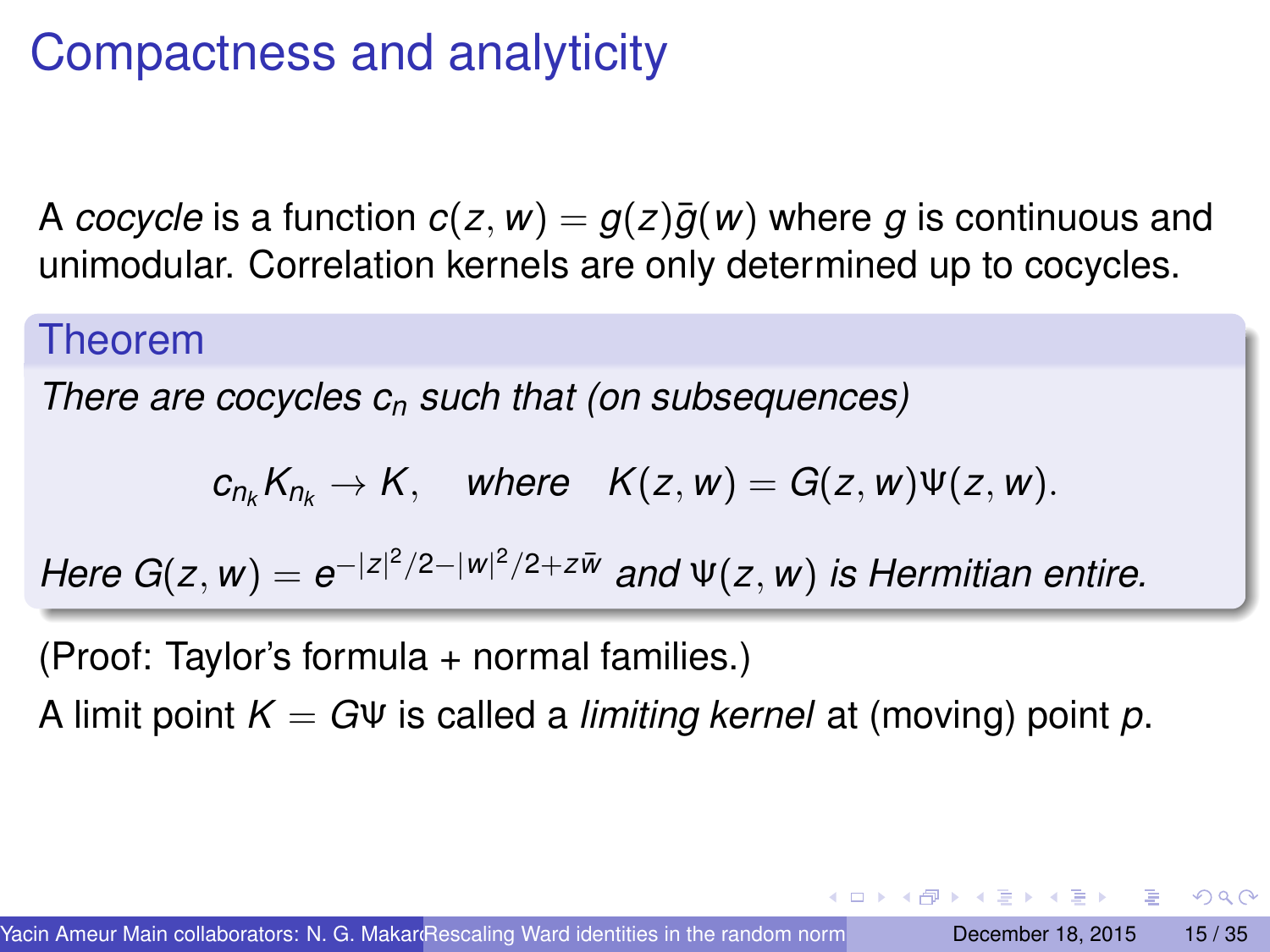# Limiting point fields

A limiting kernel K is correlation kernel of a limiting point field  $\{\zeta_j\}_1^\infty$ with  $k$ -point function  $R_k(\eta_1,\ldots,\eta_k)=\mathsf{det}(K(\eta_i,\eta_j))_{i,j=1}^k.$ Limiting 1-pt function

$$
R(z):=K(z,z)=\Psi(z,z).
$$

*R* determines  $\Psi$  by polarization and  $K = G\Psi$  so

*R determines all k -point functions*.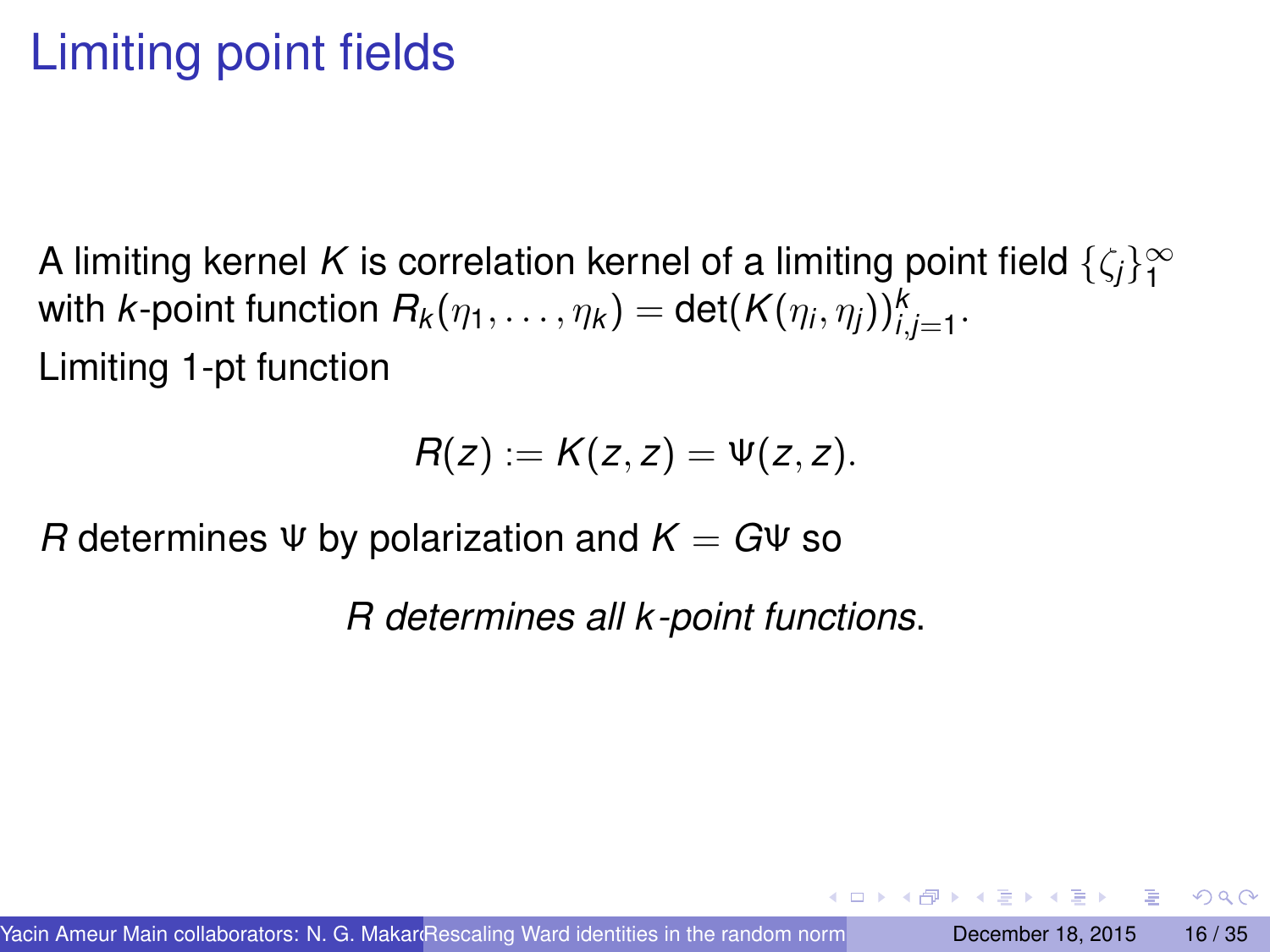# Forrester–Honner's formula

### Theorem

*Let Q* = |ζ| <sup>2</sup> *and rescale about a boundary point in the outer normal direction. Then*  $R(z) = F(z + \overline{z})$  *where* F *is "free boundary plasma function"*

$$
F(z) = \frac{1}{\sqrt{2\pi}} \int_{-\infty}^{0} e^{-(z-t)^2/2} dt.
$$



Figure:  $F$  is the analytic continuation to  $\mathbb C$  of the d.f. of the standard normal.

| Yacin Ameur Main collaborators: N. G. Makar Rescaling Ward identities in the random norm |  | December 18, 2015 17/35   |  |  |
|------------------------------------------------------------------------------------------|--|---------------------------|--|--|
|                                                                                          |  | 그리고 아이들은 지금 아이들이 아들이 생겼다. |  |  |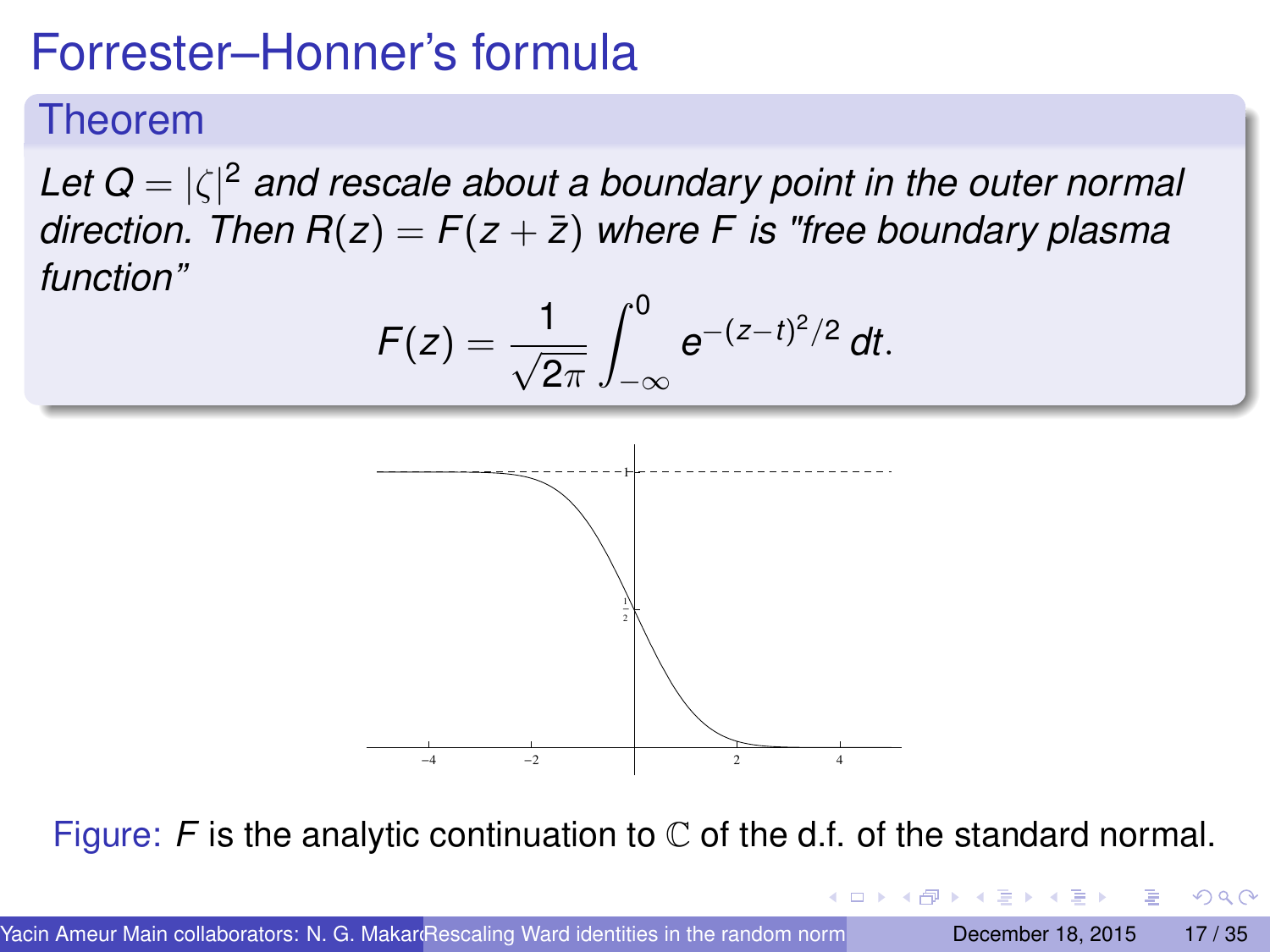### Rescaled Ward identity

Suppose  $R(z) = \Psi(z, z) \neq 0$ . Put

$$
B(z,w):=\frac{|K(z,w)|^2}{R(z)}=e^{-|z-w|^2}\frac{|\Psi(z,w)|^2}{\Psi(z,z)},\quad C(z):=\int\frac{B(z,w)}{z-w}\,dA(w).
$$

#### Theorem

*R* > 0 *everywhere, C*(*z*) *is smooth, and we have Ward's equation*

$$
\bar{\partial}C(z) = R(z) - 1 - \Delta \log R(z).
$$

Since  $R \mapsto \Psi$  by polarization, this is an equation for  $R!$ 

**Note:** Ward's equation holds at any (moving) point s.t.  $R \neq 0$ . To fix  $R$ uniquely, we need side-conditions. These depend on the nature of the point we're zooming on (bulk point, regular boundary pt, singular boundary pt).

 $\Omega$ 

**A BAK BA**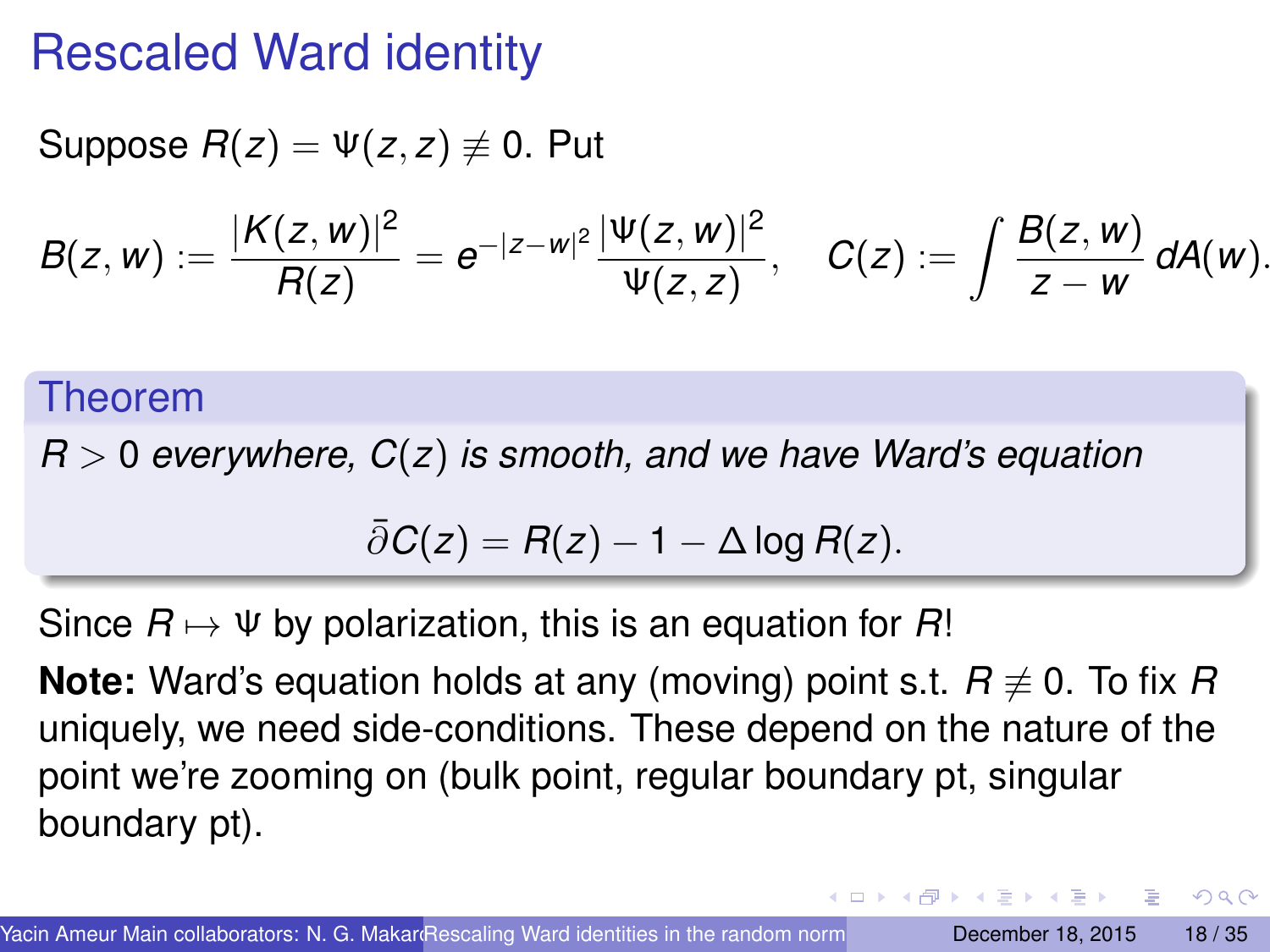# Apriori estimates (side conditions)

Rescale about a regular boundary point in outer normal direction. Let *R*(*z*) a limiting 1-point function.

**1** Exterior estimate:

$$
R(z)\leq Ce^{-2x^2}, \quad (x\geq 0).
$$

 $2 \frac{1}{8}$ -formula:

$$
\int_{-\infty}^{+\infty} t \cdot (R(t) - \chi_{(-\infty,0)}(t)) dt = \frac{1}{8}.
$$

(Proof: (1) by potential theory; (2) fluctuation theorem.)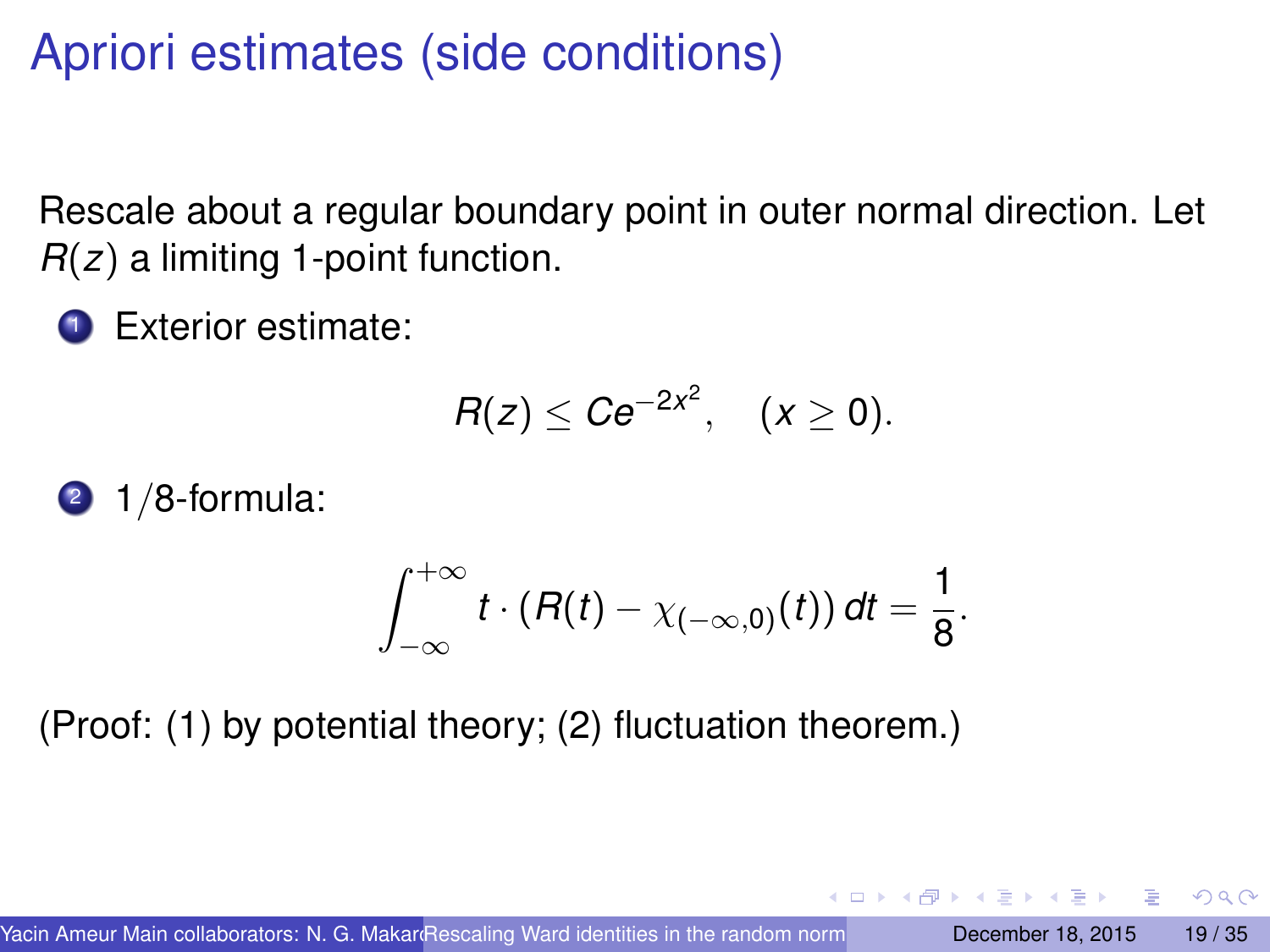# **Complementarity**

A limiting kernel  $K = G \Psi$  is a positive matrix in Aronszajn's sense,

$$
\sum_{j,k=1}^N \alpha_j \bar{\alpha}_k K(z_j,z_k) \geq 0.
$$

(Because det $(K(z_j, z_k))_{N \times N} = R_N(z_1, \ldots, z_N) \geq 0.$ )

#### Theorem

*The complementary kernel*

$$
\tilde{K}(z,w)=G(z,w)(1-\Psi(z,w))
$$

*is also a positive matrix. In particular*  $R(z) = \Psi(z, z) < 1$ *.* 

Warning:  $\tilde{K}$  does not solve Ward, in general.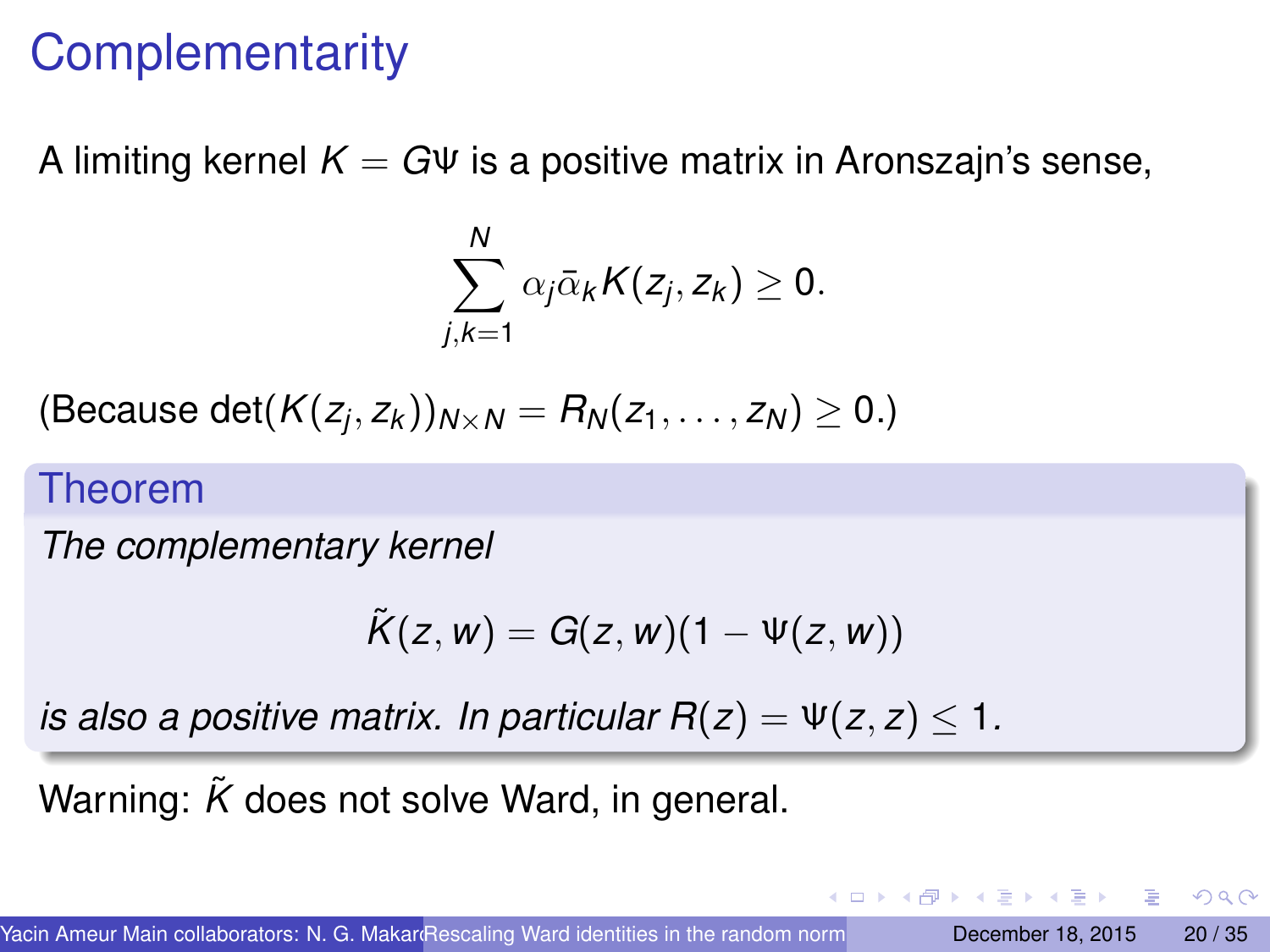# Translation Invariance (T.I.)

 $R(z) = \Psi(z, z)$  is called *t.i.* if  $\Psi(z + it, w + it) = \Psi(z, w), t \in \mathbb{R}$ . Equivalently,

$$
\Psi(z,w)=\Phi(z+\bar{w})
$$

where  $\Phi$  is entire.

**A** The

в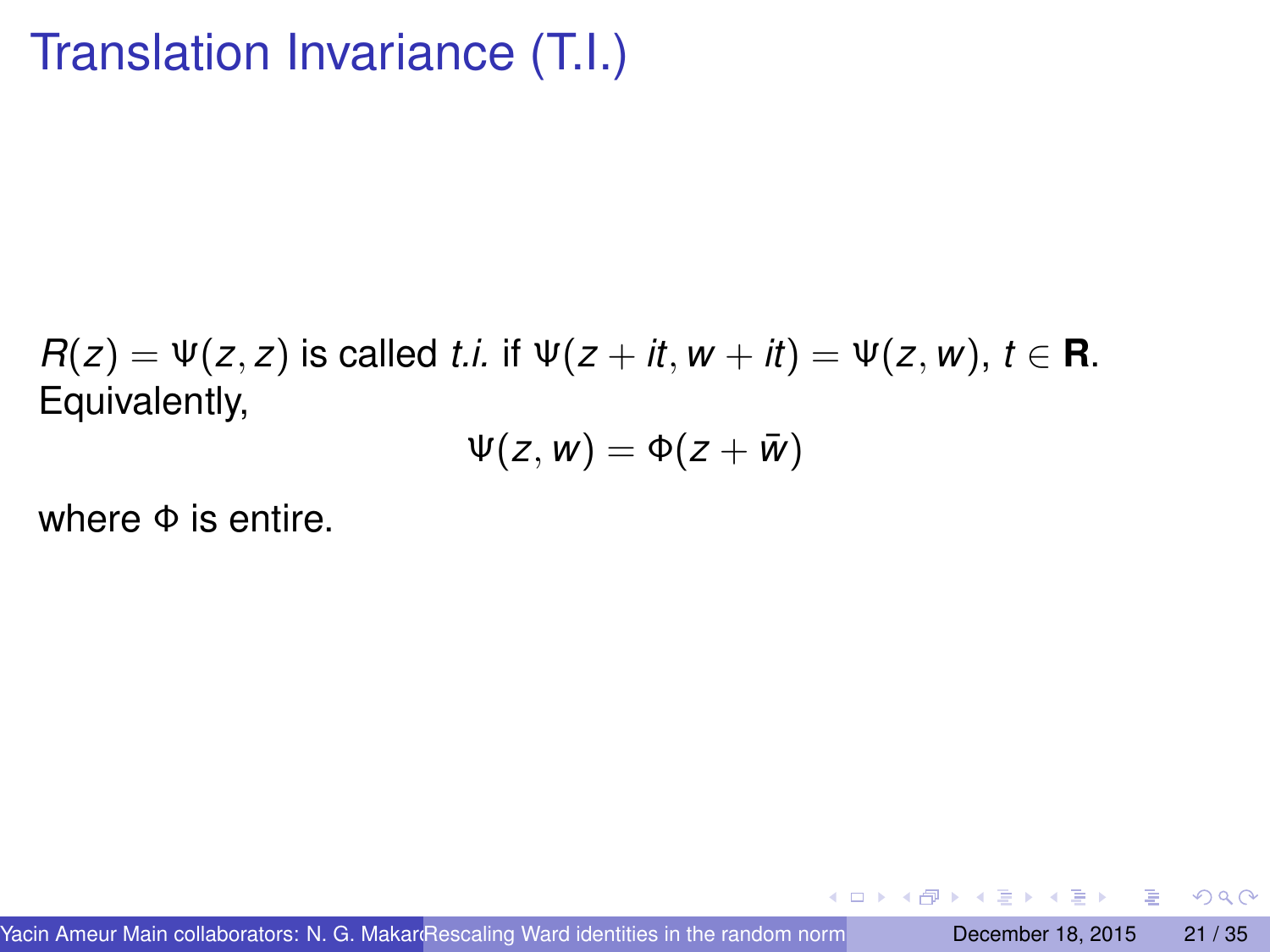# <span id="page-21-0"></span>Gaussian representation

### Theorem

*If*  $K(z, w) = G(z, w) \Phi(z + \bar{w})$  *is a t.i. limiting kernel, then there exists a Borel function f on* **R** *with* 0 ≤ *f* ≤ 1 *such that*

$$
\Phi(z) = \gamma * f(z) = \int_{-\infty}^{+\infty} \gamma(z - t) f(t) dt,
$$

*where* γ *is the Gaussian kernel*

$$
\gamma(z)=\frac{1}{\sqrt{2\pi}}e^{-z^2/2}.
$$

Examples:

• Bulk:  $\Phi \equiv 1 = \gamma * \chi_{\mathbb{R}}$ 

• The plasma kernel:  $F = \gamma * \chi_{(-\infty,0)}$ 

Proof: Uses Bochner's theorem on positive definite functions (also for the complementary kernel).  $\Omega$ 

Yacin Ameur Main collaborators: N. G. MakaroRescaling Ward identities in the random norm**al matrix model and matrix model and matrix model and matrix model and matrix model and matrix model and matrix model and matrix mode**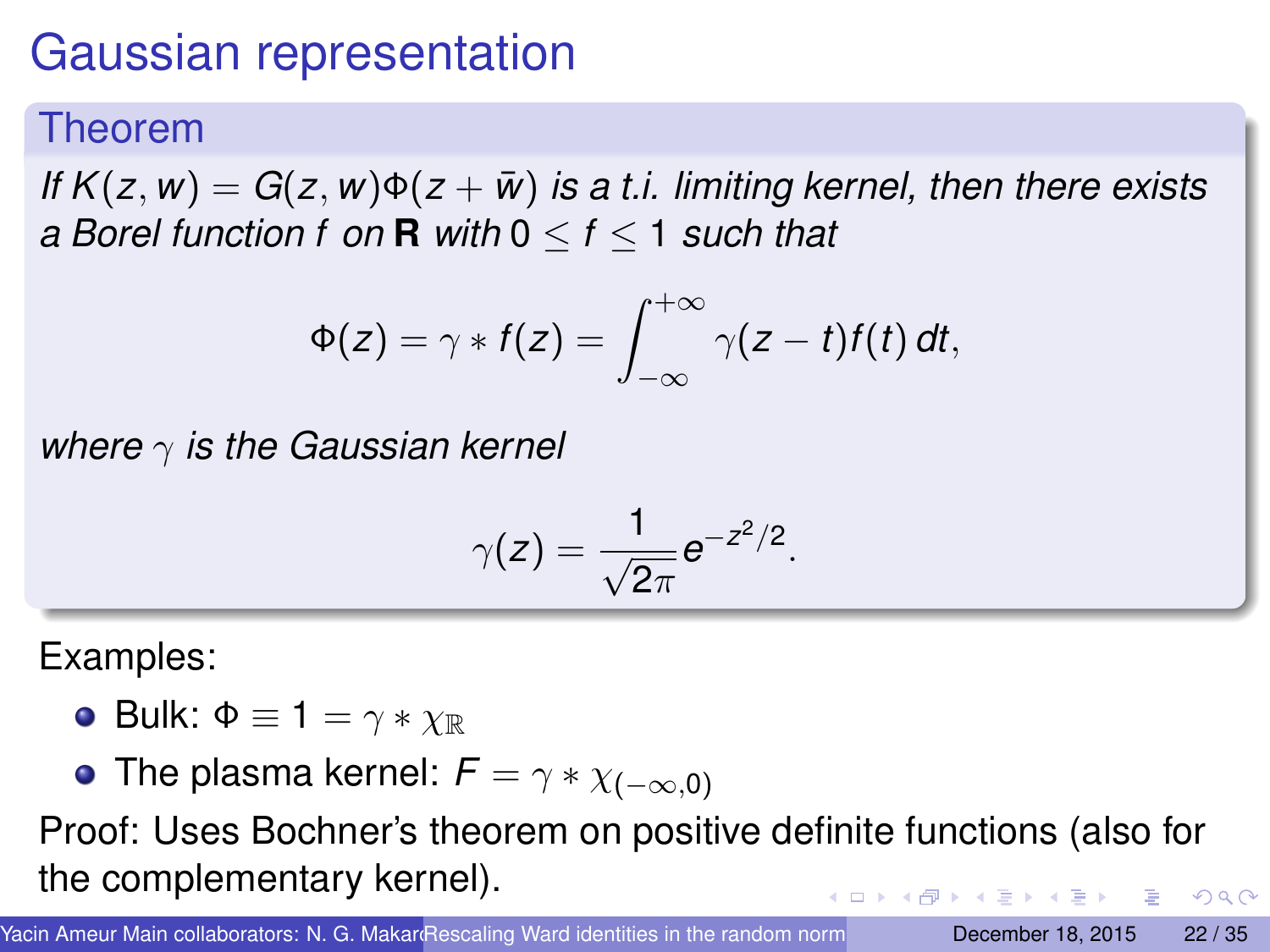# <span id="page-22-0"></span>T.i. solutions to Ward's equation

### Theorem

*Let*  $R(z) = \Phi(z + \overline{z})$  *a t.i. limiting* 1*-point function with*  $R \neq 0$ *. Then* R *solves Ward's equation iff there is an interval I* ⊂ R *such that*

$$
\Phi = \gamma * \chi_I.
$$

### **Corollary**

*If*  $R(z) = \Phi(z + \bar{z})$  *is rescaled about a regular boundary point and R is t.i. then*

$$
\Phi = F = \gamma * \chi_{(-\infty,0)}.
$$

### **Comments:**

- **1 Conjecture:** An arbitrary limiting kernel is t.i (exception: bulk singularities).
- 2 In the general (non-t.i.) case, Ward is a twisted convolution equation. The physically relevant ones "s[ho](#page-21-0)[uld](#page-23-0)["](#page-21-0) [b](#page-22-0)[e](#page-23-0) [t](#page-0-0)[h](#page-1-0)[e](#page-34-0) [a](#page-0-0)[b](#page-1-0)[ov](#page-34-0)[e.](#page-0-0)

 $QQ$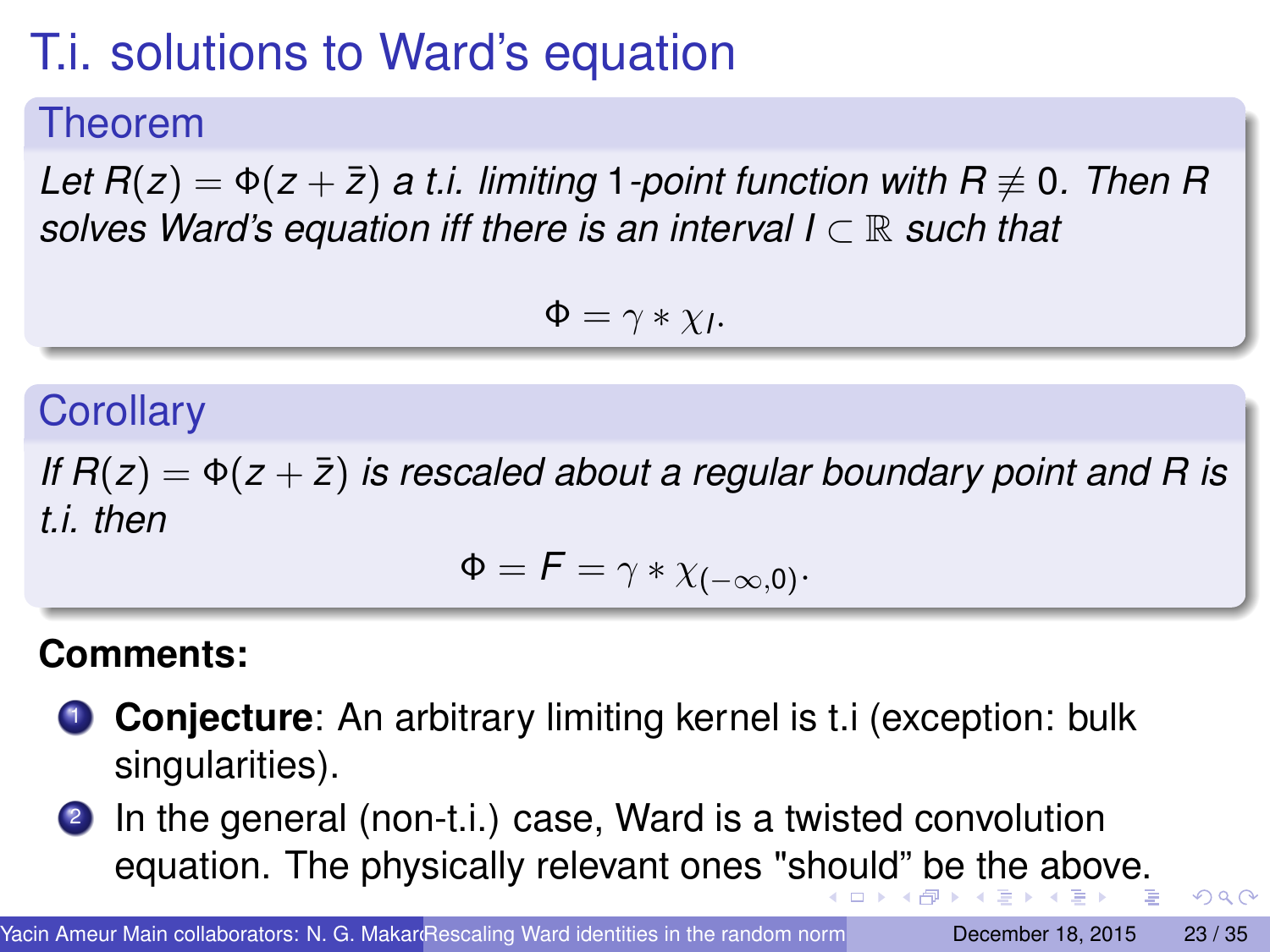### <span id="page-23-0"></span>**Consequences**

For radial  $Q(\zeta) = Q(|\zeta|)$  and for "ellipse potential"  $Q = |\zeta|^2 - t\text{Re}\,(\zeta^2)$ we know that any limiting 1-point function *R* is t.i.

**Corollary** 

*If Q is one of the types above, rescale about a boundary point. The rescaled systems* {*zj*} *n* 1 *converges to the field with kernel*

 $K(z, w) = G(z, w) \cdot F(z + \bar{w}).$ 

This should be true for a general potential at a regular boundary point.

イロト イ押ト イヨト イヨト ニヨ

 $\Omega$ 

Lee and Riser obtained this for the ellipse potential  $Q(\zeta) = |\zeta|^2 - t \text{Re}(\zeta^2)$  using orthogonal polynomials.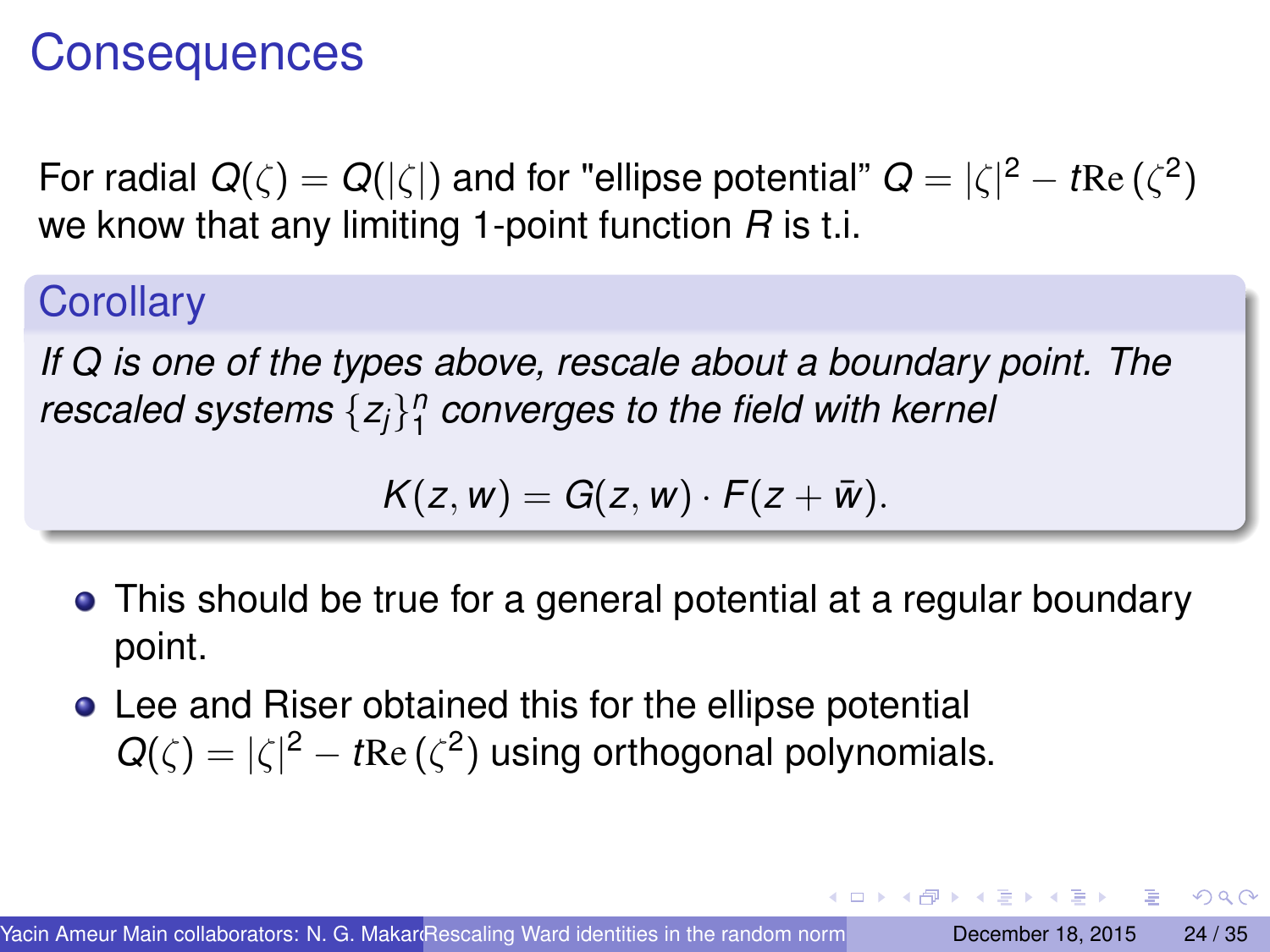# <span id="page-24-0"></span>Singular boundary points

Now assume that *p* is a cusp or a double point. If *p* is a cusp, we assume it has type  $(\nu, 2)$  where  $\nu > 3$ , i.e. it resembles

$$
x^{\nu}=y^2.
$$

#### Theorem

*Rescale according to*  $z_j = \sqrt{n \Delta Q(p)} (\zeta_j - p)$ *. Then any limiting kernel is trivial:*  $R = 0$ .

(Proof: exterior estimate (suitable coord system)

$$
R(z)=\Psi(z,z)\leq Ce^{-2x^2}.
$$

Since  $L(z, w) = e^{z\bar{w}}\Psi(z, w)$  is Hermitian-entire and positive definite, log  $L(z, z)$  is subharmonic. This gives  $\Psi = 0$ , by the maximum principle.)

 $\Omega$ 

 $(0.125 \times 10^{-14} \text{ m}) \times 10^{-14} \text{ m}$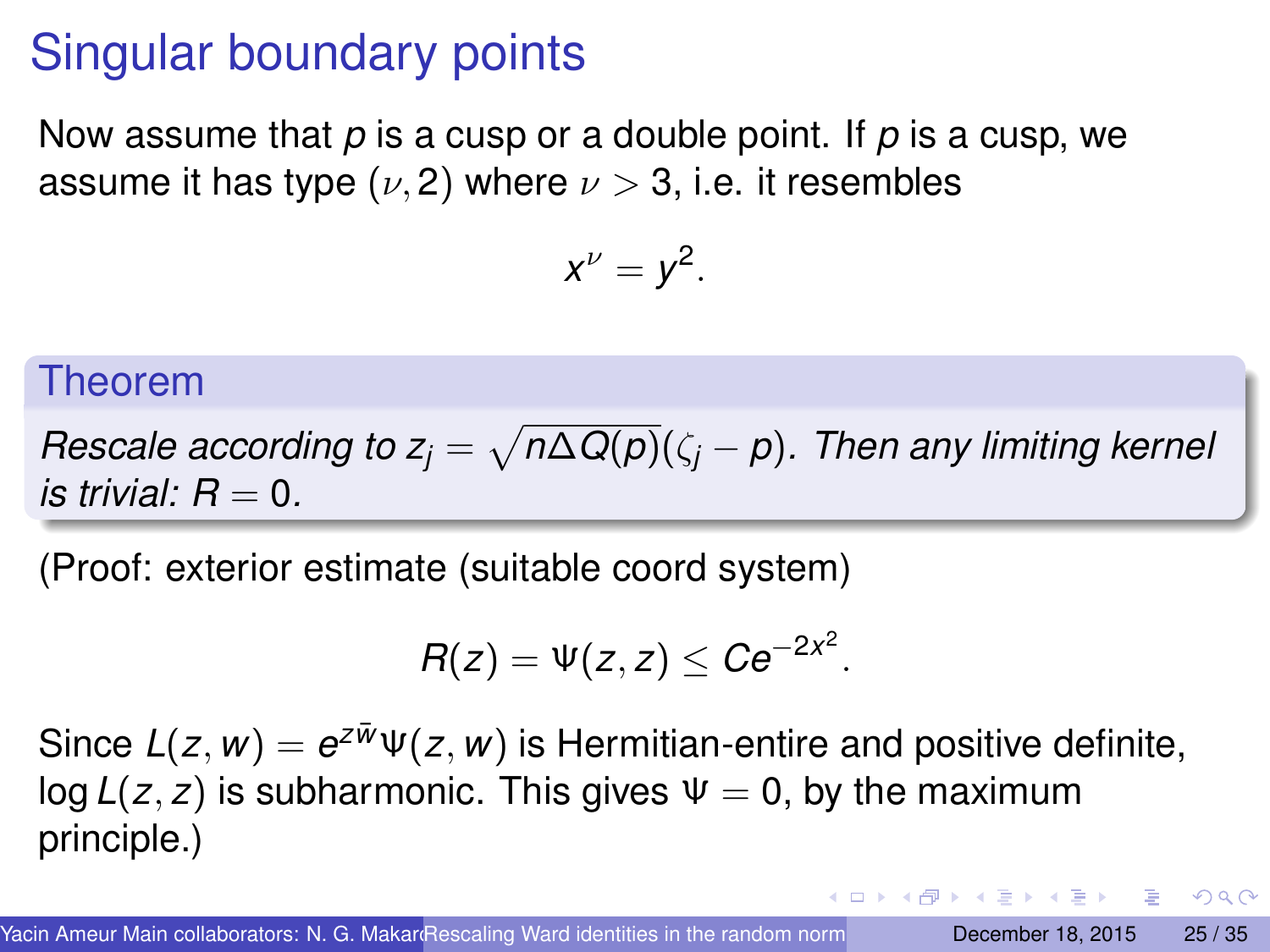### <span id="page-25-0"></span>Cusps; moving points

Assume *S* has a  $(\nu, 2)$  cusp at *p* and fix  $T > 0$ .

Let  $\rho_n\in{\cal S}$  be the point of distance  ${\cal T}/\sqrt{n\Delta Q(\rho)}$  from the boundary which is closest to *p*.



Rescale about *p<sup>n</sup>*

$$
z_j=e^{-i\theta_n}r_n^{-2}(\zeta_j-p_n),\quad j=1,\ldots,n
$$

whe[r](#page-0-0)e  $\theta_{\eta}$  $\theta_{\eta}$  $\theta_{\eta}$  [i](#page-24-0)s chosen so that  $e^{-i\theta_{\eta}}(p-p_{\eta})$  $e^{-i\theta_{\eta}}(p-p_{\eta})$  $e^{-i\theta_{\eta}}(p-p_{\eta})$  is po[siti](#page-24-0)[ve](#page-26-0) i[m](#page-25-0)a[g](#page-0-0)i[na](#page-34-0)r[y.](#page-1-0)

 $\cap$   $\cap$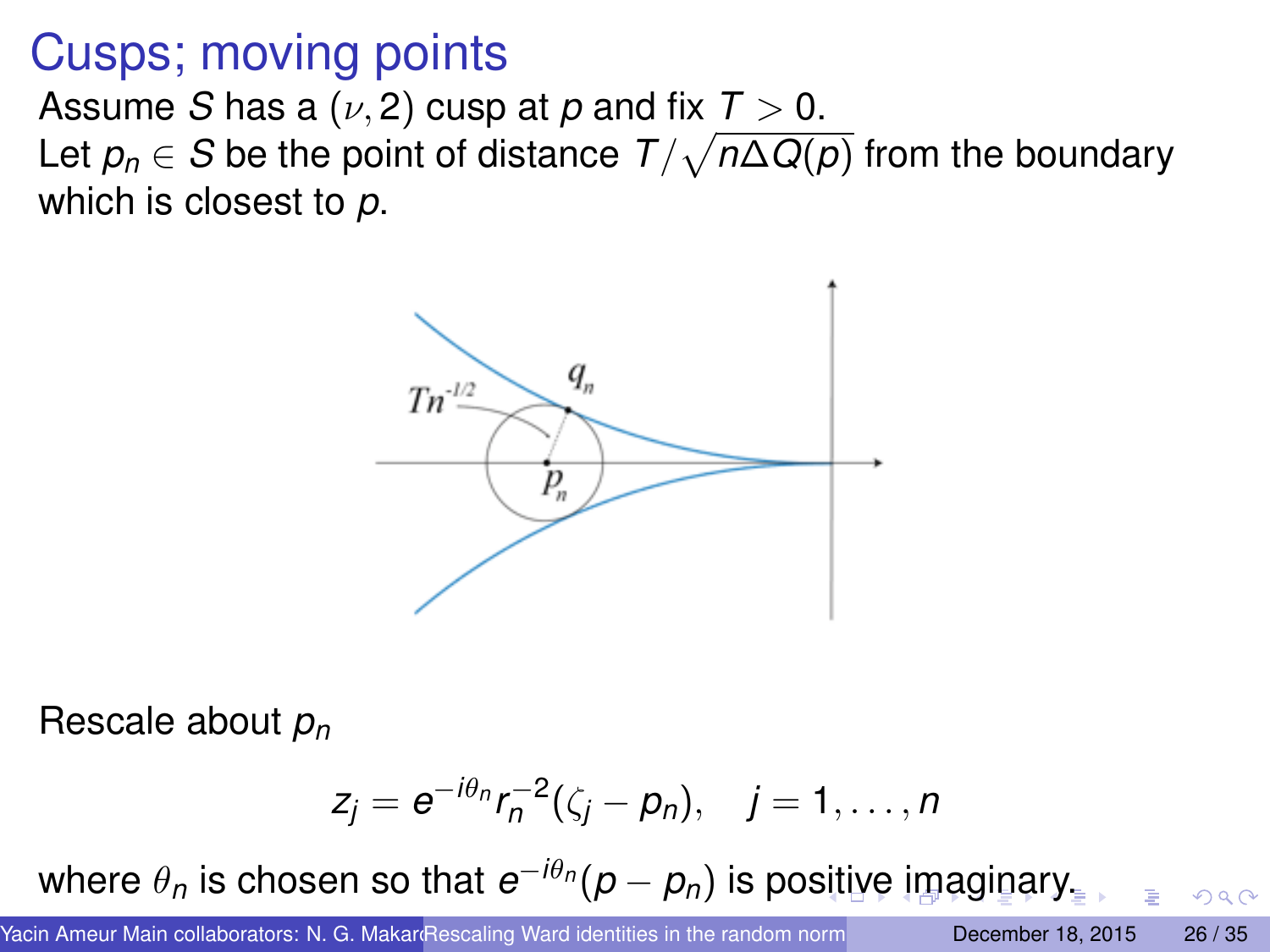## <span id="page-26-0"></span>Existence theorem

#### Theorem

*If T is sufficiently large, then each limiting* 1*-point function*  $R(z) = K(z, z)$  *is positive, satisfies Ward's equation, and the estimate* 

<span id="page-26-1"></span>
$$
R(z) \leq Ce^{-2(|x|-T)^2}.
$$
 (3)

- Estimate [\(3\)](#page-26-1) shows that *R* is associated with a "new" determinantal point field.
- After the rescaling, the droplet looks like the strip

$$
\Sigma_T: \quad -T \leq \text{Re } z \leq T,
$$

so it is natural to assume that the field is t.i.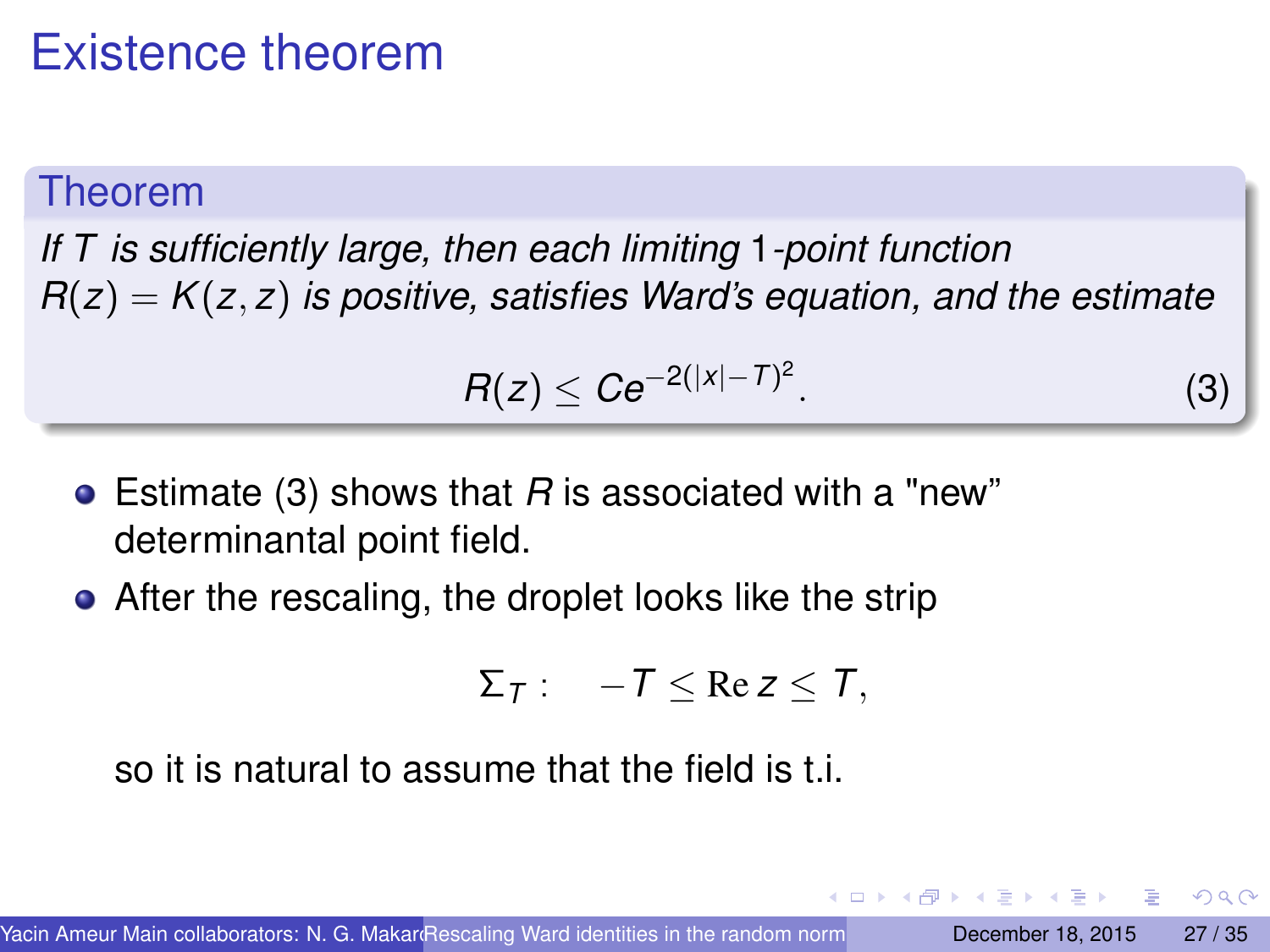## Natural candidates 1

 $\bullet$  For  $s > 0$  let

$$
\Phi_{s}(z) = \gamma * \chi_{(-s,s)}(z) = \frac{1}{\sqrt{2\pi}} \int_{-s}^{s} e^{-(z-t)^{2}/2} dt.
$$

If  $s$   $\leq$  27 then  $R_s(z) = \Phi(z + \bar{z})$  satisfies  $R_s(x) \leq C e^{-2(|x|-T)^2}$ and Ward's equation.

- How should we choose *s*?
- $\bullet$  In regular case, we used 1/8-formula:

$$
\int_{\mathbb{R}} t \cdot (R(t) - \chi_{(-\infty,0)}(t)) dt = \frac{1}{8}.
$$

 $\Omega$ 

Something similar should hold at cusps.

**Conclusion.** We must extend the boundary fluctuation theorem to domains with cusps.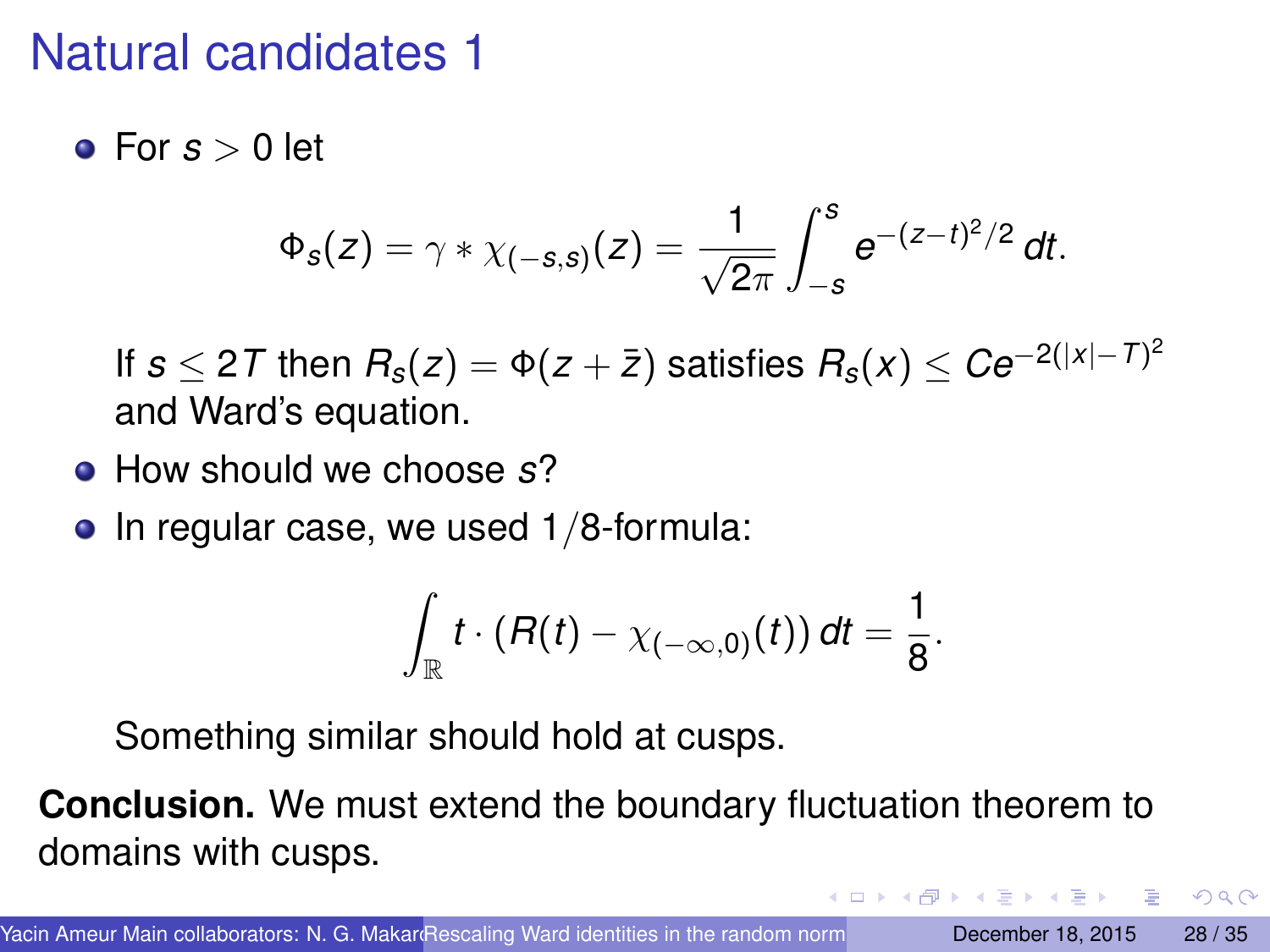### Natural candidates 2



Figure: The graphs of  $R_T(x) := \Phi_{T/2}(2x)$  for  $T = 2, 5, 8$ .

Þ

 $299$ 

 $\leftarrow$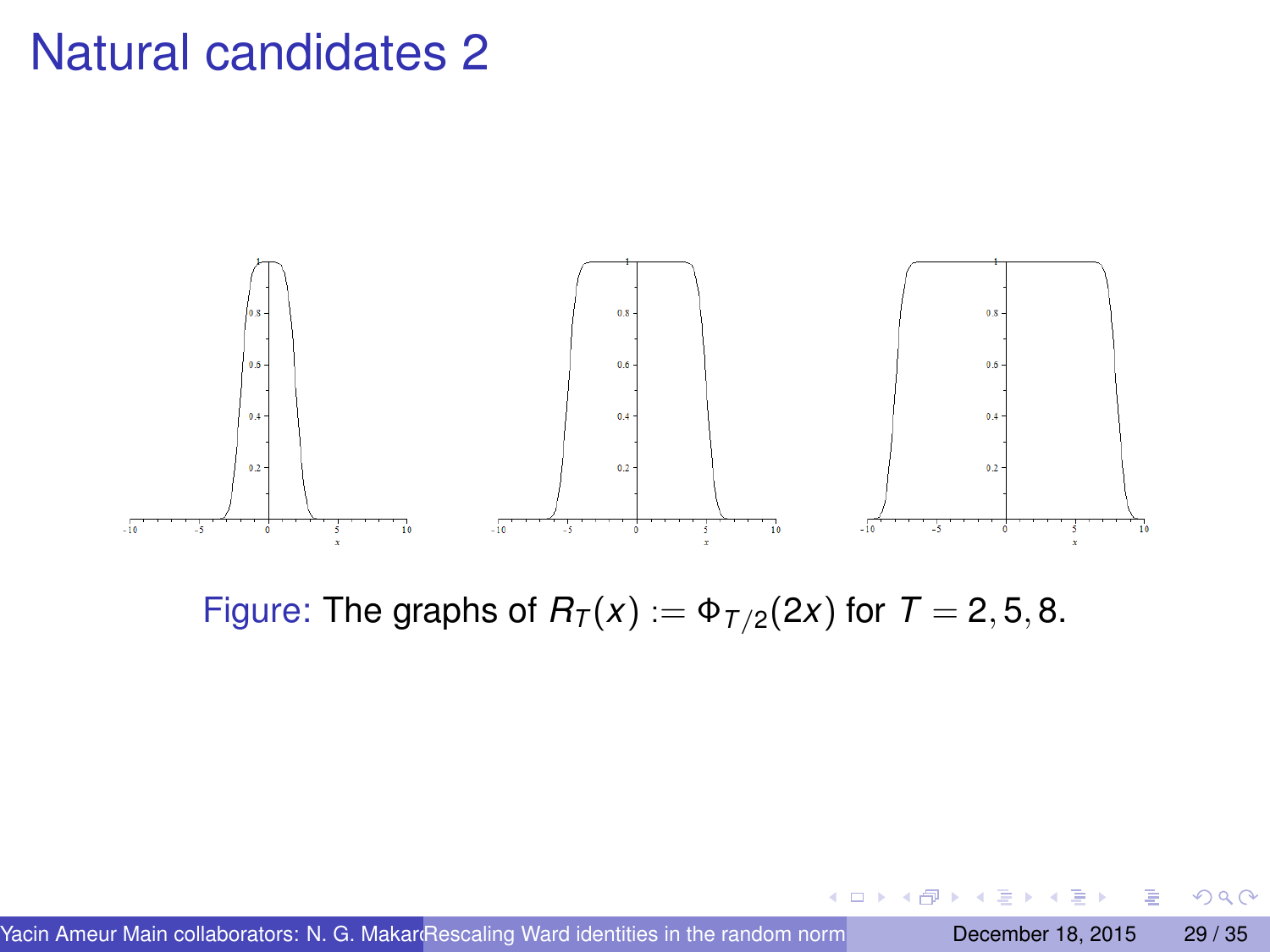# The hard edge

Let *Q* be a potential. Define  $Q^S = Q$  on *S* and  $Q^S = +\infty$  otherwise. Let {ζ*j*} be a random sample from **P***<sup>n</sup>* and rescale about a *regular* boundary point  $\rho$  to obtain  $\{z_j\}_{1}^n$ .

#### Theorem

*For u.t.i. potentials, the processes* {*zj*} *n* 1 *converge to a unique point field with correlation kernel*

 $K(z, w) = G(z, w)H(z + \bar{w})\chi_{\mathbb{L}}(z)\chi_{\mathbb{L}}(w), \quad \mathbb{L} = \{Re\ z < 0\},\$ 

*where H is the hard edge plasma function,*

$$
H(z) = \frac{1}{\sqrt{2\pi}} \int_{-\infty}^{0} \frac{e^{-(z-t)^2/2}}{F(t)} dt,
$$

*(F* =*free boundary plasma function).*

в

 $\Omega$ 

イロト イ押 トイラト イラト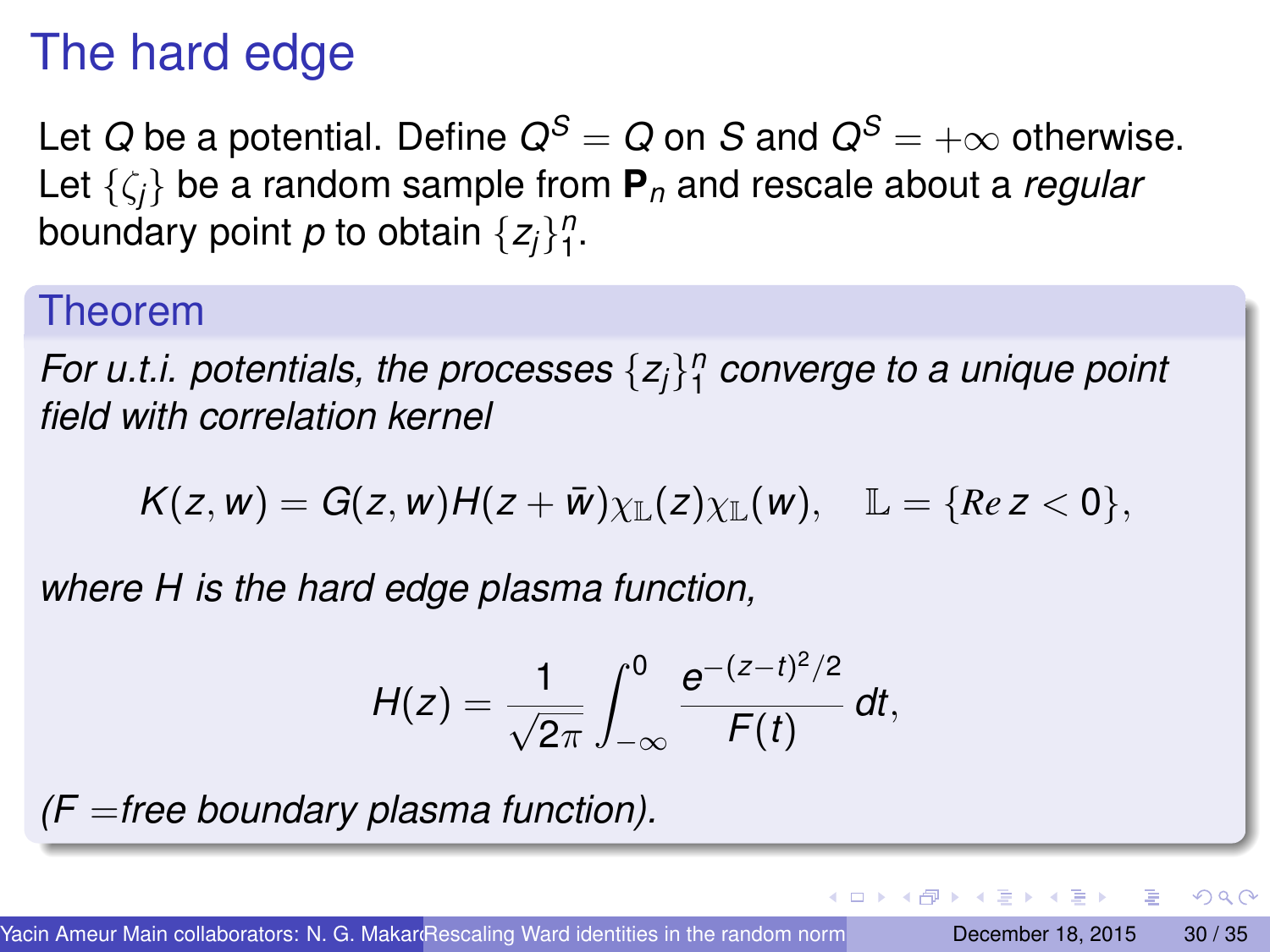# Hard edge plasma function



Figure: The graph of *H*.

The hard-edge theory is parallel to the free boundary; we can obtain existence of new hard edge fields near cusps, and so on.

∽≏∩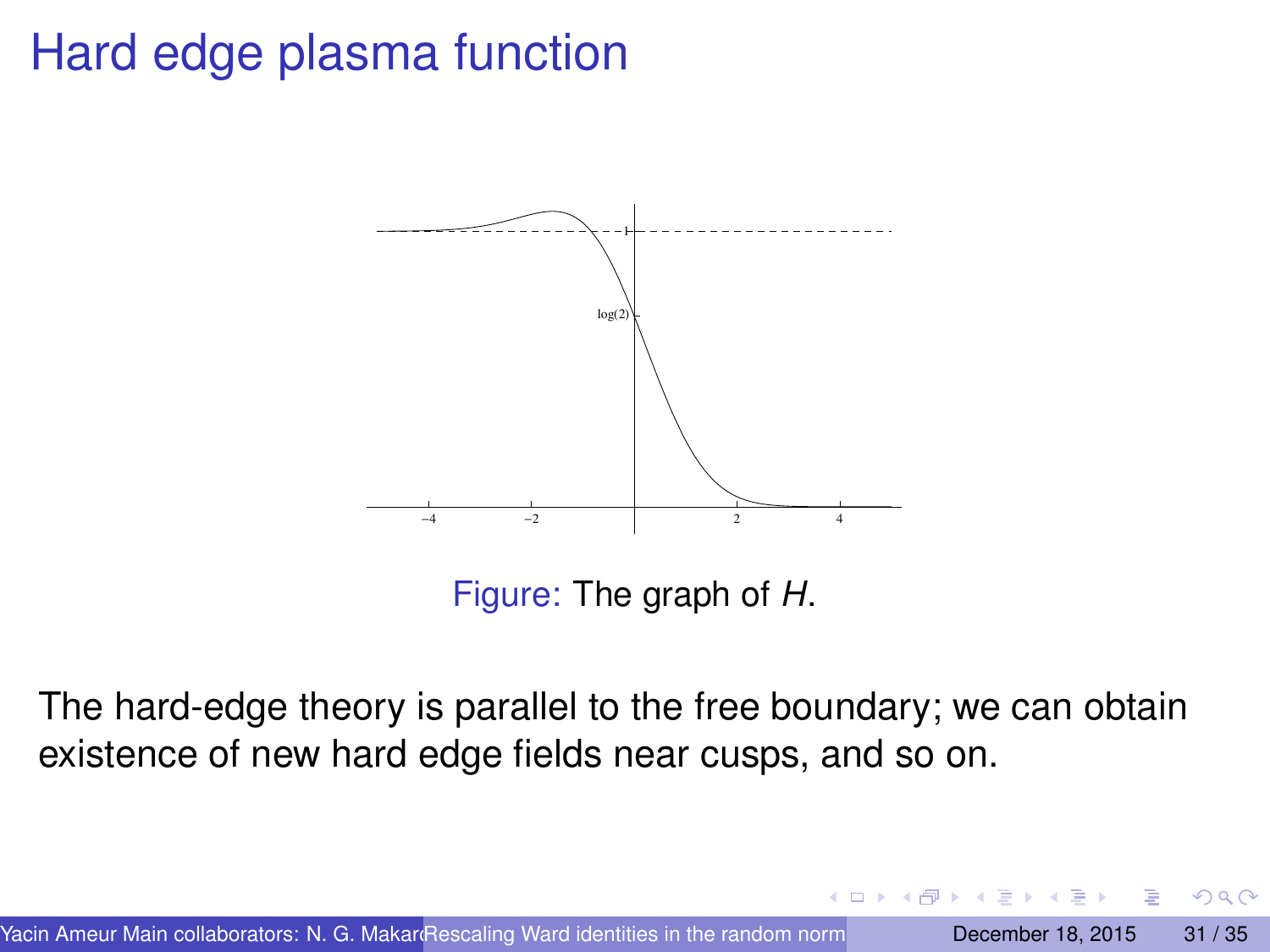Natural candidates 3: hard edge near a singular point For  $T > 0$  define

$$
H_T(z) := \frac{1}{\sqrt{2\pi}} \int_{-2T}^{2T} \frac{e^{-(z-t)^2/2}}{F_T(t)} dt, \quad (F_T = \gamma * \chi_{(-2T, 2T)}).
$$

The "1-point function" is then  $R^h_{\mathcal{T}}(z) := H_{\mathcal{T}}(z + \bar{z}) \chi_{(-\mathcal{T}, \mathcal{T})}(\text{Re } z)$ .



Figure: The graph of  $R^h$  restricted to the reals, for  $T = 2$ ,  $T = 5$ , and  $T = 8$ .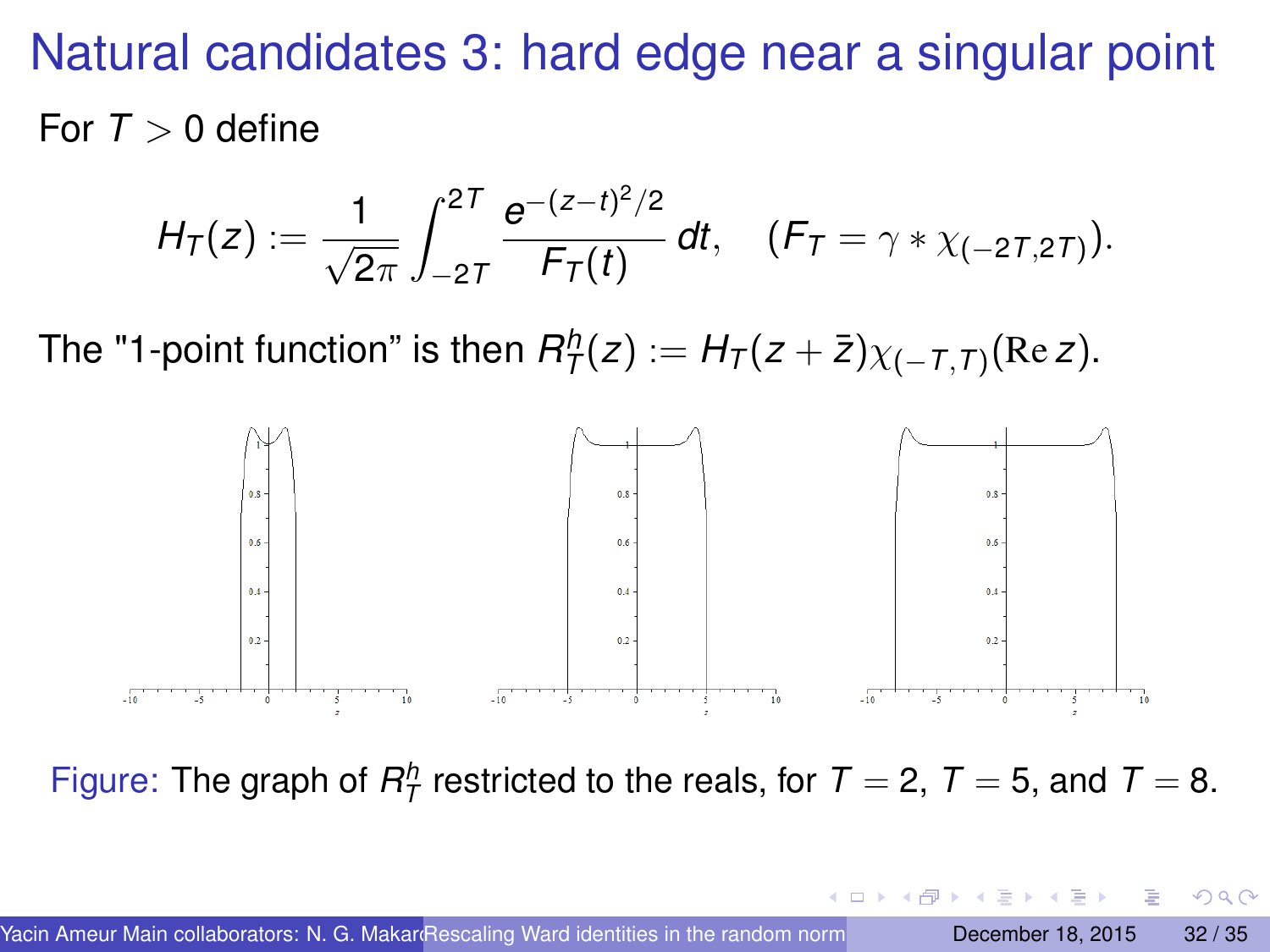# Fekete points

Let *p* be a regular boundary point, and let  $\mathcal{F}_n = {\zeta_{jn}}_{j=1}^n$  be an *n*-Fekete configuration,  $n = 1, 2, \ldots$  Denote

$$
d_n(\zeta_{nj})=\sqrt{n\Delta Q(\zeta_{nj})}\cdot \min_{k\neq j}|\zeta_{nj}-\zeta_{nk}|,
$$

and ("asymptotic separation constant")

$$
\Delta(\mathcal{F})=\liminf_{n\to\infty}\min_{j=1,\dots,n}\left\{d_n(\zeta_{nj})\right\}.
$$

#### Theorem

 $\Delta({\cal F})\geq 1/$ √ *e.*

We believe that  $\Delta(\mathcal{F})=\sqrt{2/3}$ √ 3. (This comes close to Abrikosov's conjecture.)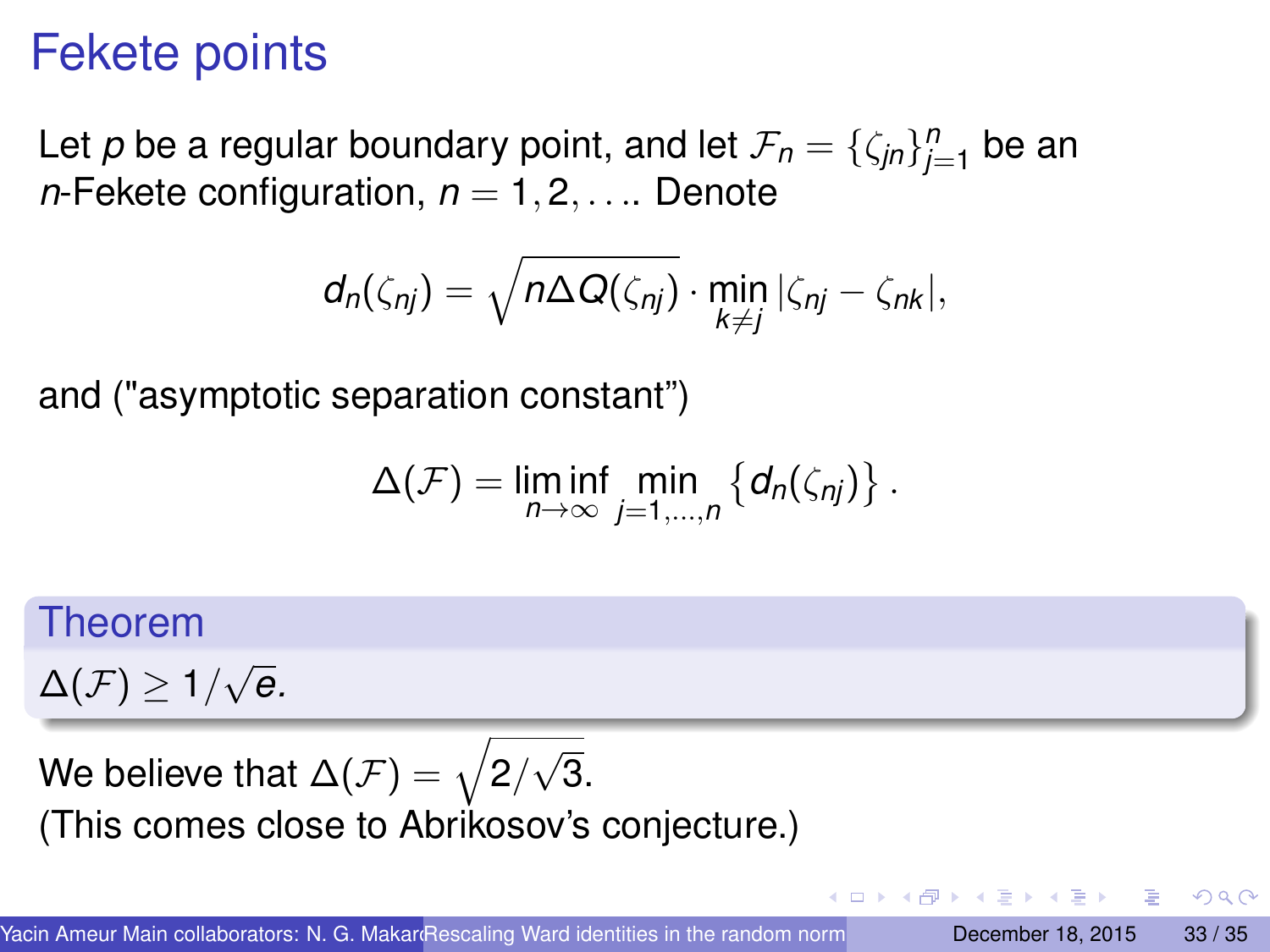## Comparison: the one-dimensional case

If *Q* is real-analytic on  $\mathbb R$  and  $Q = +\infty$  outside  $\mathbb R$ , then *S* is a finite union of compact intervals. Let *p* be a boundary point. Rescale by

$$
x_j = cn^{2/3}(\xi_j - p).
$$

#### Theorem

*In free boundary case, there is a c such that* {*xj*} *n* 1 *converges to the Airy process with kernel*

$$
K(x,y)=\frac{Ai(x)Ai(y)-Ai(x)Ai(y)}{x-y}.
$$

*In hard edge case we get a Bessel process with kernel*

$$
K(x,y)=\frac{J_0(\sqrt{x})\sqrt{y}J_0'(\sqrt{y})-\sqrt{x}J_0'(\sqrt{x})J_0(\sqrt{y})}{2(x-y)}.
$$

These are reprokernels for "de Branges spaces". The two-dimensional plasma kernels are quite different.  $\Omega$ 

Yacin Ameur Main collaborators: N. G. MakaroRescaling Ward identities in the random norm**al and December 18, 2015** 34 / 35